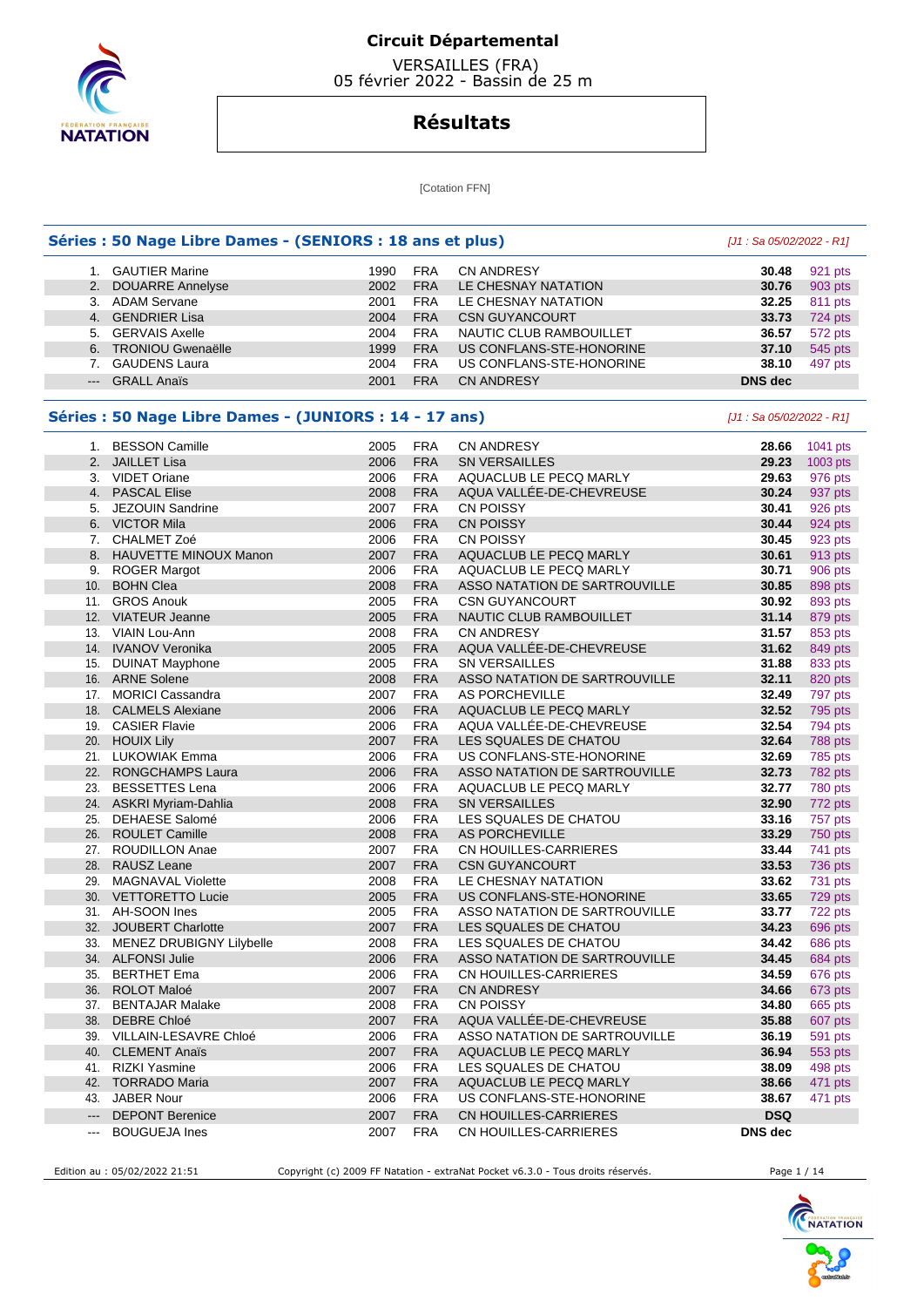

 VERSAILLES (FRA) 05 février 2022 - Bassin de 25 m

# **Résultats**

| (Suite) Séries : 50 Nage Libre Dames - (JUNIORS : 14 - 17 ans)<br>[J1 : Sa 05/02/2022 - R1] |                                                       |        |         |         |            |                                         |        |                           |           |  |  |
|---------------------------------------------------------------------------------------------|-------------------------------------------------------|--------|---------|---------|------------|-----------------------------------------|--------|---------------------------|-----------|--|--|
| $---$                                                                                       | <b>DU CHAYLA Garance</b>                              |        |         | 2007    | <b>FRA</b> | LE CHESNAY NATATION                     |        | <b>DNS</b> dec            |           |  |  |
| $- - -$                                                                                     | <b>MULARD Julie</b>                                   |        |         | 2007    | <b>FRA</b> | US CONFLANS-STE-HONORINE                |        | <b>DNS</b> dec            |           |  |  |
|                                                                                             |                                                       |        |         |         |            |                                         |        |                           |           |  |  |
|                                                                                             | Séries : 50 Nage Libre Dames - (JEUNES : 11 - 13 ans) |        |         |         |            |                                         |        | [J1 : Sa 05/02/2022 - R1] |           |  |  |
|                                                                                             | 1. FRENCH Eliza                                       |        |         | 2009    | <b>FRA</b> | LES SQUALES DE CHATOU                   |        | 37.42                     | 530 pts   |  |  |
| 2.                                                                                          | <b>ROCHETTE Thais</b>                                 |        |         | 2009    | <b>FRA</b> | LES SQUALES DE CHATOU                   |        | 38.36                     | 485 pts   |  |  |
| 3.                                                                                          | NICOLAS Eleonor                                       |        |         | 2009    | <b>FRA</b> | LES SQUALES DE CHATOU                   |        | 39.90                     | 416 pts   |  |  |
| 4.                                                                                          | <b>LEBRETON Clara</b>                                 |        |         | 2011    | <b>FRA</b> | LES SQUALES DE CHATOU                   |        | 42.86                     | 298 pts   |  |  |
| 5.                                                                                          | <b>ASKRI Sofia</b>                                    |        |         | 2011    | <b>FRA</b> | <b>SN VERSAILLES</b>                    |        | 43.57                     | 273 pts   |  |  |
| 6.                                                                                          | <b>POUSSIER Louise</b>                                |        |         | 2009    | <b>FRA</b> | LES SQUALES DE CHATOU                   |        | 48.06                     | $139$ pts |  |  |
| $- - -$                                                                                     | <b>DUMONTIER Adele</b>                                |        |         | 2010    | <b>FRA</b> | LES SQUALES DE CHATOU                   |        | <b>DNS</b> dec            |           |  |  |
|                                                                                             |                                                       |        |         |         |            |                                         |        |                           |           |  |  |
| Séries : 400 Nage Libre Dames - (JUNIORS : 14 - 17 ans)<br>[J1: Sa 05/02/2022 - R1]         |                                                       |        |         |         |            |                                         |        |                           |           |  |  |
| 1.                                                                                          | <b>CHALMET Zoé</b>                                    |        |         | 2006    | <b>FRA</b> | <b>CN POISSY</b>                        |        | 4:59.07                   | 938 pts   |  |  |
| 50 m:                                                                                       | 33.70<br>(33.70)                                      | 100 m: | 1:10.80 | (37.10) | [1:10.80]  | 150 m: 1:48.43<br>(37.63)               | 200 m: | 2:26.84<br>(38.41)        | [1:16.04] |  |  |
| 250 m :                                                                                     | 3:05.71<br>(38.87)                                    | 300 m: | 3:43.96 | (38.25) | [1:17.12]  | 350 m: 4:22.18<br>(38.22)               | 400 m: | 4:59.07<br>(36.89)        | [1:15.11] |  |  |
| 2.                                                                                          | <b>JAILLET Lisa</b>                                   |        |         | 2006    | <b>FRA</b> | <b>SN VERSAILLES</b>                    |        | 5:05.04                   | 897 pts   |  |  |
| $50 m$ :                                                                                    | 34.49<br>(34.49)                                      | 100 m: | 1:12.34 | (37.85) | [1:12.34]  | 150 m: 1:51.62<br>(39.28)               | 200 m: | 2:30.89<br>(39.27)        | [1:18.55] |  |  |
| 250 m:                                                                                      | 3:10.13<br>(39.24)                                    | 300 m: | 3:49.14 | (39.01) | [1:18.25]  | 4:27.96<br>(38.82)<br>350 m:            | 400 m: | 5:05.04<br>(37.08)        | [1:15.90] |  |  |
| 3.                                                                                          | VICTOR Mila                                           |        |         | 2006    | <b>FRA</b> | <b>CN POISSY</b>                        |        | 5:12.25                   | 848 pts   |  |  |
| $50 m$ :                                                                                    | 34.70<br>(34.70)                                      | 100 m: | 1:12.81 | (38.11) | [1:12.81]  | 1:52.03<br>150 m:<br>(39.22)            | 200 m: | 2:31.57<br>(39.54)        | [1:18.76] |  |  |
| 250 m: 3:11.81                                                                              | (40.24)                                               | 300 m: | 3:52.57 | (40.76) | [1:21.00]  | 4:33.31<br>(40.74)<br>350 m :           | 400 m: | 5:12.25<br>(38.94)        | [1:19.68] |  |  |
| 4.                                                                                          | <b>VIDET Oriane</b>                                   |        |         | 2006    | <b>FRA</b> | AQUACLUB LE PECQ MARLY                  |        | 5:20.44                   | 795 pts   |  |  |
| 50 m:                                                                                       | 35.61<br>(35.61)                                      | 100 m: | 1:13.89 | (38.28) | [1:13.89]  | $150 \text{ m}$ :<br>1:54.21<br>(40.32) | 200 m: | 2:35.14<br>(40.93)        | [1:21.25] |  |  |
| 250 m :                                                                                     | 3:16.92<br>(41.78)                                    | 300 m: | 3:59.36 | (42.44) | [1:24.22]  | 4:40.28<br>(40.92)<br>350 m :           | 400 m: | 5:20.44<br>(40.16)        | [1:21.08] |  |  |
| 5.                                                                                          | <b>CHAUVEAU Eline</b>                                 |        |         | 2006    | <b>FRA</b> | A.O. TRAPPES NATATION                   |        | 5:38.92                   | 680 pts   |  |  |
| $50 m$ :                                                                                    | 37.29<br>(37.29)                                      | 100 m: | 1:17.89 | (40.60) | [1:17.89]  | 2:00.68<br>150 m : l<br>(42.79)         | 200 m: | 2:43.67<br>(42.99)        | [1:25.78] |  |  |
| 250 m:                                                                                      | 3:27.28<br>(43.61)                                    | 300 m: | 4:11.23 | (43.95) | [1:27.56]  | 350 m:<br>4:56.37<br>(45.14)            | 400 m: | 5:38.92<br>(42.55)        | [1:27.69] |  |  |
|                                                                                             | 6. SROUJI Sophie                                      |        |         | 2008    | <b>FRA</b> | AQUACLUB LE PECQ MARLY                  |        | 5:43.60                   | 653 pts   |  |  |
| $50 m$ :                                                                                    | 38.63<br>(38.63)                                      | 100 m: | 1:22.03 | (43.40) | [1:22.03]  | 2:06.94<br>$150 \text{ m}$ :<br>(44.91) | 200 m: | 2:50.88<br>(43.94)        | [1:28.85] |  |  |
| 250 m:                                                                                      | 3:34.37<br>(43.49)                                    | 300 m: | 4:18.31 | (43.94) | [1:27.43]  | 350 m: 5:01.12<br>(42.81)               | 400 m: | 5:43.60<br>(42.48)        | [1:25.29] |  |  |
| 7.                                                                                          | <b>BESSETTES Lena</b>                                 |        |         | 2006    | <b>FRA</b> | AQUACLUB LE PECQ MARLY                  |        | 5:44.29                   | 649 pts   |  |  |
| $50 m$ :                                                                                    | 38.14<br>(38.14)                                      | 100 m: | 1:21.57 | (43.43) | [1:21.57]  | 150 m: 2:05.18<br>(43.61)               | 200 m: | 2:49.32<br>(44.14)        | [1:27.75] |  |  |
| 250 m :                                                                                     | 3:33.63<br>(44.31)                                    | 300 m: | 4:18.20 | (44.57) | [1:28.88]  | 5:02.42<br>350 m:<br>(44.22)            | 400 m: | 5:44.29<br>(41.87)        | [1:26.09] |  |  |
| 8.                                                                                          | <b>QUANTIN Manon</b>                                  |        |         | 2007    | <b>FRA</b> | ASSO NATATION DE SARTROUVILLE           |        | 5:49.56                   | 619 pts   |  |  |
| $50 m$ :                                                                                    | 36.22<br>(36.22)                                      | 100 m: | 1:17.77 | (41.55) | [1:17.77]  | 150 m:<br>2:01.70<br>(43.93)            | 200 m: | 2:46.77<br>(45.07)        | [1:29.00] |  |  |
| 250 m :                                                                                     | 3:32.76<br>(45.99)                                    | 300 m: | 4:17.80 | (45.04) | [1:31.03]  | 350 m :<br>5:01.28<br>(43.48)           | 400 m: | 5:49.56<br>(48.28)        | [1:31.76] |  |  |
| 9.                                                                                          | <b>BERTHET Ema</b>                                    |        |         | 2006    | <b>FRA</b> | <b>CN HOUILLES-CARRIERES</b>            |        | 5:59.32                   | 565 pts   |  |  |
| 50 m:                                                                                       | 36.26<br>(36.26)                                      | 100 m: | 1:20.03 | (43.77) | [1:20.03]  | 2:06.94<br>(46.91)<br>150 m :           | 200 m: | 2:52.98<br>(46.04)        | [1:32.95] |  |  |
| 250 m :                                                                                     | 3:40.48<br>(47.50)                                    | 300 m: | 4:27.10 | (46.62) | [1:34.12]  | 350 m:<br>5:13.77<br>(46.67)            | 400 m: | 5:59.32<br>(45.55)        | [1:32.22] |  |  |
| 10.                                                                                         | <b>ASKRI Myriam-Dahlia</b>                            |        |         | 2008    | <b>FRA</b> | <b>SN VERSAILLES</b>                    |        | 6:01.99                   | 550 pts   |  |  |
| $50 m$ :                                                                                    | 38.87<br>(38.87)                                      | 100 m: | 1:22.76 | (43.89) | [1:22.76]  | 2:09.84<br>(47.08)<br>150 m:            | 200 m: | 2:57.35<br>(47.51)        | [1:34.59] |  |  |
| 250 m:                                                                                      | 3:43.43<br>(46.08)                                    | 300 m: | 4:30.65 | (47.22) | [1:33.30]  | 350 m :<br>5:17.22<br>(46.57)           | 400 m: | 6:01.99<br>(44.77)        | [1:31.34] |  |  |
|                                                                                             | --- BROZ Lison                                        |        |         | 2008    | <b>FRA</b> | <b>CN HOUILLES-CARRIERES</b>            |        | <b>DNS</b> dec            |           |  |  |

#### **Série : 800 Nage Libre Dames - (SENIORS : 18 ans et plus)** [J1 : Sa 05/02/2022 - R1]

--- GAUCHER Pauline 1997 FRA OPTIMAX TRAINING NATATION 78 **DNS** 

|                         |                                                                                     |                          |  |  | . |                                                                     |  |  |                                 |  |                                  |  |                  |
|-------------------------|-------------------------------------------------------------------------------------|--------------------------|--|--|---|---------------------------------------------------------------------|--|--|---------------------------------|--|----------------------------------|--|------------------|
|                         | Série : 800 Nage Libre Dames - (JUNIORS : 14 - 17 ans)<br>[J1 : Sa 05/02/2022 - R1] |                          |  |  |   |                                                                     |  |  |                                 |  |                                  |  |                  |
|                         |                                                                                     | 1. HAUVETTE MINOUX Manon |  |  |   |                                                                     |  |  | 2007 FRA AQUACLUB LE PECQ MARLY |  |                                  |  | 10:22.09 899 pts |
|                         | 50 m : 33.89 (33.89)                                                                |                          |  |  |   | $100 \text{ m}$ : 1:12.01 (38.12) [1:12.01] 150 m : 1:51.13 (39.12) |  |  |                                 |  | 200 m: 2:29.42 (38.29) [1:17.41] |  |                  |
| 250 m : 3:08.87 (39.45) |                                                                                     |                          |  |  |   | 300 m : 3:48.34 (39.47) [1:18.92] 350 m : 4:28.05 (39.71)           |  |  |                                 |  | 400 m: 5:07.72 (39.67) [1:19.38] |  |                  |

450 m : 5:47.26 (39.54) 500 m : 6:27.77 (40.51) [1:20.05] 550 m : 7:07.62 (39.85) 600 m : 7:46.90 (39.28) [1:19.13] 650 m : 8:26.59 (39.69) 700 m : 9:06.17 (39.58) [1:19.27] 750 m : 9:44.87 (38.70) 800 m : 10:22.09 (37.22) [1:15.92]

Edition au : 05/02/2022 21:51 Copyright (c) 2009 FF Natation - extraNat Pocket v6.3.0 - Tous droits réservés. Page 2 / 14

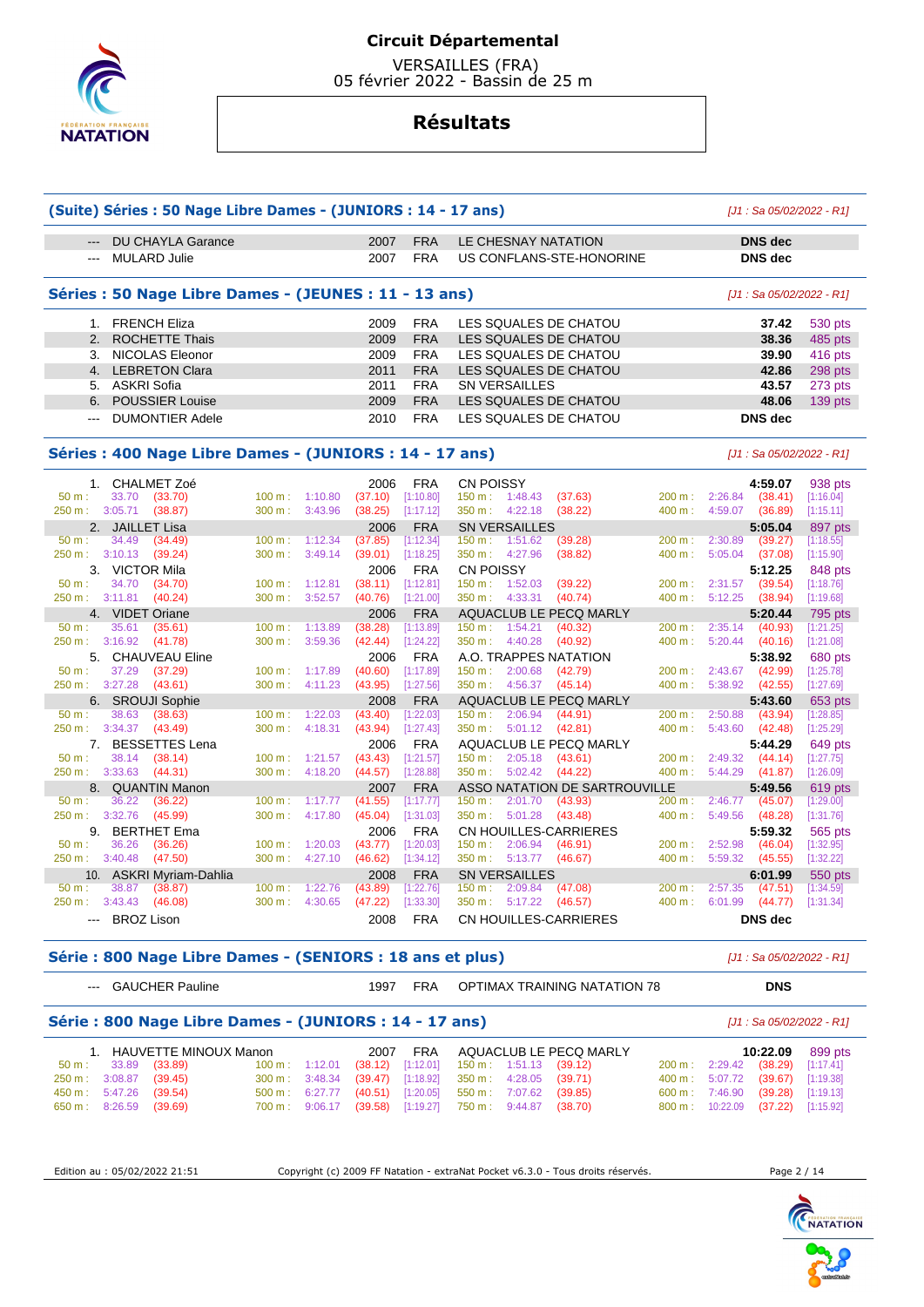

 VERSAILLES (FRA) 05 février 2022 - Bassin de 25 m

# **Résultats**

#### **(Suite) Série : 800 Nage Libre Dames - (JUNIORS : 14 - 17 ans)** [J1 : Sa 05/02/2022 - R1]

|       |                         | 2. DAUGE-DUJARDIN Héléna | 2005                                                       |         |                                             |                          | FRA A.O. TRAPPES NATATION      |                   |                                  | 11:16.28 | 723 pts          |
|-------|-------------------------|--------------------------|------------------------------------------------------------|---------|---------------------------------------------|--------------------------|--------------------------------|-------------------|----------------------------------|----------|------------------|
| 50 m: |                         | 34.83 (34.83)            | $100 \text{ m}: 1:14.63$                                   | (39.80) | $[1:14.63]$ 150 m : 1:55.80 (41.17)         |                          |                                | $200 \text{ m}$ : | 2:37.80                          | (42.00)  | [1:23.17]        |
|       | 250 m : 3:20.57 (42.77) |                          | 300 m : 4:03.22 (42.65) [1:25.42]                          |         | 350 m : 4:46.82                             |                          | (43.60)                        | $400 \text{ m}$ : | 5:30.51 (43.69)                  |          | [1:27.29]        |
|       | 450 m : 6:13.95 (43.44) |                          | $500 \text{ m}: 6:57.59$                                   |         | $(43.64)$ [1:27.08] 550 m : 7:41.37 (43.78) |                          |                                |                   | $600 \text{ m}: 8:25.06$ (43.69) |          | [1:27.47]        |
|       | 650 m : 9:08.84 (43.78) |                          | 700 m : 9:51.99 (43.15) [1:26.93]                          |         |                                             | 750 m : 10:38.69 (46.70) |                                |                   | 800 m: 11:16.28 (37.59)          |          | [1:24.29]        |
|       |                         | 3. CHAUVEAU Eline        |                                                            |         |                                             |                          | 2006 FRA A.O. TRAPPES NATATION |                   |                                  |          | 11:26.66 692 pts |
|       | 50 m : 38.47 (38.47)    |                          | 100 m: 1:20.21 (41.74) [1:20.21] 150 m: 2:02.87 (42.66)    |         |                                             |                          |                                |                   | 200 m: 2:45.66 (42.79)           |          | [1:25.45]        |
|       | 250 m : 3:28.57 (42.91) |                          | $300 \text{ m}:$ 4:12.31 (43.74) [1:26.65] 350 m : 4:56.00 |         |                                             |                          | (43.69)                        |                   | 400 m : 5:40.06 (44.06)          |          | [1:27.75]        |
|       | 450 m : 6:23.86         | (43.80)                  | 500 m : 7:07.22 (43.36) [1:27.16]                          |         |                                             | 550 m : 7:51.06          | (43.84)                        |                   | $600 \text{ m}$ : 8:34.91        | (43.85)  | [1:27.69]        |
|       | 650 m : 9:18.81 (43.90) |                          | 700 m: 10:02.22 (43.41) [1:27.31] 750 m: 10:45.24 (43.02)  |         |                                             |                          |                                |                   | 800 m: 11:26.66 (41.42)          |          | [1:24.44]        |

### **Séries : 50 Dos Dames - (SENIORS : 18 ans et plus)**  $[J1: Sa 05/02/2022 - R1]$

|         | <b>BENKHETACHE Shahin</b> | 2004 | <b>FRA</b> | AQUACLUB LE PECQ MARLY   | 37.10   | 820 pts |
|---------|---------------------------|------|------------|--------------------------|---------|---------|
|         | 2. DOUARRE Annelyse       | 2002 | <b>FRA</b> | LE CHESNAY NATATION      | 37.43   | 805 pts |
|         | 3. GENDRIER Lisa          | 2004 | <b>FRA</b> | <b>CSN GUYANCOURT</b>    | 37.72   | 791 pts |
|         | 4. ADAM Servane           | 2001 | <b>FRA</b> | LE CHESNAY NATATION      | 39.04   | 731 pts |
|         | 5. GERVAIS Axelle         | 2004 | <b>FRA</b> | NAUTIC CLUB RAMBOUILLET  | 41.00   | 647 pts |
|         | 6. TRONIOU Gwenaëlle      | 1999 | <b>FRA</b> | US CONFLANS-STE-HONORINE | 46.30   | 445 pts |
| $- - -$ | <b>GRALL Anaïs</b>        | 2001 | <b>FRA</b> | CN ANDRESY               | DNS dec |         |

## **Séries : 50 Dos Dames - (JUNIORS : 14 - 17 ans)** [J1 : Sa 05/02/2022 - R1]

| $1_{\cdot}$       | <b>VIDET Oriane</b>      | 2006 | <b>FRA</b> | AQUACLUB LE PECQ MARLY        | 32.85          | 1032 pts |
|-------------------|--------------------------|------|------------|-------------------------------|----------------|----------|
| 2.                | <b>GROS Anouk</b>        | 2005 | <b>FRA</b> | <b>CSN GUYANCOURT</b>         | 33.36          | 1005 pts |
| 3.                | <b>FAGES Elsa</b>        | 2008 | <b>FRA</b> | <b>CN POISSY</b>              | 33.56          | 995 pts  |
| 4.                | <b>ROGER Margot</b>      | 2006 | <b>FRA</b> | AQUACLUB LE PECQ MARLY        | 34.43          | 950 pts  |
| 5.                | <b>VICTOR Mila</b>       | 2006 | <b>FRA</b> | <b>CN POISSY</b>              | 34.45          | 949 pts  |
| 6.                | <b>PODEVIN Doriane</b>   | 2005 | <b>FRA</b> | <b>CN POISSY</b>              | 34.99          | 922 pts  |
| 7.                | <b>JEZOUIN Sandrine</b>  | 2007 | <b>FRA</b> | <b>CN POISSY</b>              | 35.76          | 884 pts  |
| 8.                | <b>VIAIN Lou-Ann</b>     | 2008 | <b>FRA</b> | <b>CN ANDRESY</b>             | 36.04          | 871 pts  |
| 9.                | RAUSZ Leane              | 2007 | <b>FRA</b> | <b>CSN GUYANCOURT</b>         | 36.20          | 863 pts  |
| 10.               | <b>RONGCHAMPS Laura</b>  | 2006 | <b>FRA</b> | ASSO NATATION DE SARTROUVILLE | 36.72          | 838 pts  |
| 11.               | <b>IVANOV Veronika</b>   | 2005 | <b>FRA</b> | AQUA VALLÉE-DE-CHEVREUSE      | 36.82          | 833 pts  |
| 12.               | <b>DUINAT Mayphone</b>   | 2005 | <b>FRA</b> | <b>SN VERSAILLES</b>          | 37.42          | 805 pts  |
| 13.               | <b>ALFONSI Julie</b>     | 2006 | <b>FRA</b> | ASSO NATATION DE SARTROUVILLE | 37.76          | 789 pts  |
| 14.               | <b>ANDRE Alice</b>       | 2005 | <b>FRA</b> | AQUACLUB LE PECQ MARLY        | 38.30          | 765 pts  |
| 15.               | <b>HENNERESSE Lily</b>   | 2007 | <b>FRA</b> | ASSO NATATION DE SARTROUVILLE | 38.42          | 759 pts  |
| 16.               | <b>CALMELS Alexiane</b>  | 2006 | <b>FRA</b> | AQUACLUB LE PECQ MARLY        | 38.59          | 751 pts  |
| 17.               | <b>SROUJI Sophie</b>     | 2008 | <b>FRA</b> | AQUACLUB LE PECQ MARLY        | 39.45          | 713 pts  |
| 18.               | <b>DEHAESE Salomé</b>    | 2006 | <b>FRA</b> | LES SQUALES DE CHATOU         | 39.85          | 696 pts  |
| 19.               | <b>ROLOT Maloé</b>       | 2007 | <b>FRA</b> | <b>CN ANDRESY</b>             | 39.91          | 693 pts  |
| 20.               | <b>BENTAJAR Malake</b>   | 2008 | <b>FRA</b> | <b>CN POISSY</b>              | 40.16          | 682 pts  |
| 21.               | <b>CLEMENT Anaïs</b>     | 2007 | <b>FRA</b> | AQUACLUB LE PECQ MARLY        | 40.32          | 676 pts  |
| 22.               | <b>CHARLET Victoire</b>  | 2006 | <b>FRA</b> | US CONFLANS-STE-HONORINE      | 41.48          | 627 pts  |
| 23.               | <b>DEBRE Chloé</b>       | 2007 | <b>FRA</b> | AQUA VALLÉE-DE-CHEVREUSE      | 42.17          | 599 pts  |
| 24.               | <b>HOUZET Capucine</b>   | 2008 | <b>FRA</b> | A.O. TRAPPES NATATION         | 42.46          | 587 pts  |
| 25.               | <b>JABER Nour</b>        | 2006 | <b>FRA</b> | US CONFLANS-STE-HONORINE      | 44.41          | 512 pts  |
| 26.               | <b>ENJOLRAS Sarah</b>    | 2008 | <b>FRA</b> | AQUA VALLÉE-DE-CHEVREUSE      | 45.16          | 485 pts  |
| $\qquad \qquad -$ | <b>DU CHAYLA Garance</b> | 2007 | <b>FRA</b> | LE CHESNAY NATATION           | <b>DNS</b> dec |          |

#### **Séries : 50 Dos Dames - (JEUNES : 11 - 13 ans)** [J1 : Sa 05/02/2022 - R1]

| FRENCH Eliza        | 2009 | <b>FRA</b> | LES SQUALES DE CHATOU | 45.08   | 488 pts       |
|---------------------|------|------------|-----------------------|---------|---------------|
| 2. NICOLAS Eleonor  | 2009 | <b>FRA</b> | LES SQUALES DE CHATOU | 47.41   | 407 pts       |
| 3. LEBRETON Clara   | 2011 | <b>FRA</b> | LES SQUALES DE CHATOU |         | 49.72 334 pts |
| 4. POUSSIER Louise  | 2009 | <b>FRA</b> | LES SQUALES DE CHATOU | 54.44   | 208 pts       |
| --- DUMONTIER Adele | 2010 | <b>FRA</b> | LES SQUALES DE CHATOU | DNS dec |               |

Edition au : 05/02/2022 21:51 Copyright (c) 2009 FF Natation - extraNat Pocket v6.3.0 - Tous droits réservés. Page 3 / 14

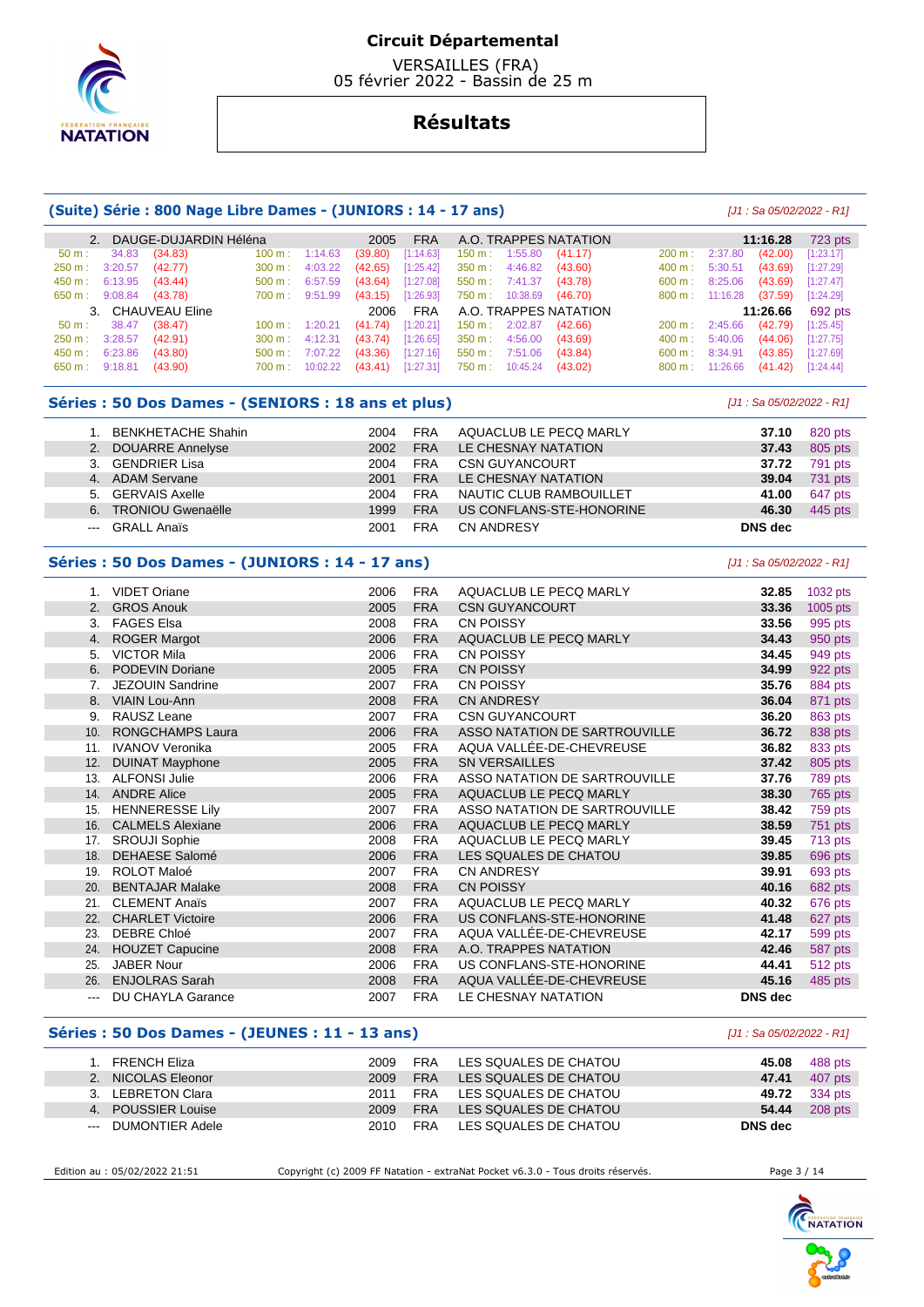

 VERSAILLES (FRA) 05 février 2022 - Bassin de 25 m

# **Résultats**

| Séries : 200 Dos Dames - (SENIORS : 18 ans et plus)<br>[J1 : Sa 05/02/2022 - R1] |                                                        |                            |                          |                                          |                         |                                                                |                                             |                      |  |  |  |
|----------------------------------------------------------------------------------|--------------------------------------------------------|----------------------------|--------------------------|------------------------------------------|-------------------------|----------------------------------------------------------------|---------------------------------------------|----------------------|--|--|--|
| 50 m:                                                                            | 1. BENKHETACHE Shahin<br>40.37 (40.37)                 |                            |                          | 2004<br>100 m: 1:23.18 (42.81) [1:23.18] | FRA                     | AQUACLUB LE PECQ MARLY<br>150 m: 2:08.87 (45.69)               | 2:54.16<br>200 m: 2:54.16 (45.29)           | 729 pts<br>[1:30.98] |  |  |  |
|                                                                                  | Séries : 200 Dos Dames - (JUNIORS : 14 - 17 ans)       |                            |                          |                                          |                         |                                                                | [J1 : Sa 05/02/2022 - R1]                   |                      |  |  |  |
|                                                                                  | 1. ROGER Margot                                        |                            |                          | 2006                                     | FRA                     | AQUACLUB LE PECQ MARLY                                         | 2:41.08                                     | 878 pts              |  |  |  |
| 50 m:<br>2.                                                                      | 37.09 (37.09)<br><b>PODEVIN Doriane</b>                |                            | $100 m$ : 1:17.62        | (40.53)                                  | [1:17.62]               | 150 m: 1:59.41 (41.79)                                         | $200 \text{ m}: 2:41.08$ (41.67)            | [1:23.46]            |  |  |  |
| $50 m$ :                                                                         | 36.84<br>(36.84)                                       | $100 \text{ m}$ :          | 1:18.27                  | 2005<br>(41.43)                          | <b>FRA</b><br>[1:18.27] | <b>CN POISSY</b><br>$150 \text{ m}: 2:00.71$ (42.44)           | 2:42.96<br>$200 \text{ m}: 2:42.96$ (42.25) | 856 pts<br>[1:24.69] |  |  |  |
|                                                                                  | 3. BOHN Clea                                           |                            |                          | 2008                                     | <b>FRA</b>              | ASSO NATATION DE SARTROUVILLE                                  | 2:44.39                                     | 839 pts              |  |  |  |
| $50 m$ :                                                                         | 37.71<br>(37.71)                                       | 100 m:                     | 1:19.61                  | (41.90)                                  | [1:19.61]               | (42.91)<br>$150 \text{ m}: 2:02.52$                            | 200 m: 2:44.39 (41.87)                      | [1:24.78]            |  |  |  |
| 50 m:                                                                            | 4. VIAIN Lou-Ann<br>39.32 (39.32)                      | $100 \text{ m}$ :          | 1:22.15                  | 2008<br>(42.83)                          | <b>FRA</b><br>[1:22.15] | <b>CN ANDRESY</b><br>150 m: 2:04.63<br>(42.48)                 | 2:45.55<br>200 m : 2:45.55 (40.92)          | 825 pts<br>[1:23.40] |  |  |  |
|                                                                                  | 5. DAUGE-DUJARDIN Héléna                               |                            |                          | 2005                                     | <b>FRA</b>              | A.O. TRAPPES NATATION                                          | 2:46.18                                     | 818 pts              |  |  |  |
| $50 m$ :                                                                         | 38.35 (38.35)                                          |                            | 100 m: 1:20.36           | (42.01)                                  | [1:20.36]               | $150 \text{ m}: 2:03.46$ (43.10)                               | 200 m : 2:46.18 (42.72)                     | [1:25.82]            |  |  |  |
|                                                                                  | 6. CASIER Flavie                                       |                            |                          | 2006                                     | <b>FRA</b>              | AQUA VALLÉE-DE-CHEVREUSE                                       | 2:56.32                                     | 705 pts              |  |  |  |
| 50 m:                                                                            | 40.38<br>(40.38)                                       | $100 \text{ m}$ :          | 1:24.09                  | (43.71)                                  | [1:24.09]               | 150 m: 2:09.78 (45.69)                                         | 200 m:<br>$2:56.32$ (46.54)                 | [1:32.23]            |  |  |  |
| 7.<br>50 m:                                                                      | <b>QUANTIN Manon</b><br>42.93 (42.93)                  |                            | 100 m: 1:28.61           | 2007<br>(45.68)                          | <b>FRA</b><br>[1:28.61] | <b>ASSO NATATION DE SARTROUVILLE</b><br>150 m: 2:17.46 (48.85) | 3:04.43<br>200 m: 3:04.43 (46.97)           | 621 pts<br>[1:35.82] |  |  |  |
|                                                                                  | --- ENGEL Jade                                         |                            |                          | 2005                                     | <b>FRA</b>              | A.O. TRAPPES NATATION                                          | <b>DNS</b> dec                              |                      |  |  |  |
|                                                                                  |                                                        |                            |                          |                                          |                         |                                                                |                                             |                      |  |  |  |
|                                                                                  | Séries : 100 Brasse Dames - (SENIORS : 18 ans et plus) |                            |                          |                                          |                         |                                                                | [J1 : Sa 05/02/2022 - R1]                   |                      |  |  |  |
| 50 m:                                                                            | 1. GAUDENS Laura<br>48.55<br>(48.55)                   |                            | $100 m$ : 1:42.78        | 2004<br>$(54.23)$ [1:42.78]              | <b>FRA</b>              | US CONFLANS-STE-HONORINE                                       | 1:42.78                                     | 577 pts              |  |  |  |
|                                                                                  | Séries : 100 Brasse Dames - (JUNIORS : 14 - 17 ans)    | $[J1: Sa 05/02/2022 - R1]$ |                          |                                          |                         |                                                                |                                             |                      |  |  |  |
| 50 m:                                                                            | 1. FAGES Elsa<br>41.46 (41.46)                         |                            | 100 m: 1:26.91           | 2008<br>(45.45)                          | <b>FRA</b><br>[1:26.91] | CN POISSY                                                      | 1:26.91                                     | 872 pts              |  |  |  |
|                                                                                  | 2. VETTORETTO Lucie                                    |                            |                          | 2005                                     | <b>FRA</b>              | US CONFLANS-STE-HONORINE                                       | 1:27.01                                     | 870 pts              |  |  |  |
| 50 m:                                                                            | 41.56<br>(41.56)                                       |                            | 100 m: 1:27.01           | (45.45)                                  | [1:27.01]               |                                                                |                                             |                      |  |  |  |
| 50 m:                                                                            | 3. CHAUVEAU Eline<br>41.54 (41.54)                     | 100 m:                     | 1:27.92                  | 2006<br>(46.38)                          | <b>FRA</b><br>[1:27.92] | A.O. TRAPPES NATATION                                          | 1:27.92                                     | 851 pts              |  |  |  |
|                                                                                  | 4. FERRON Louise                                       |                            |                          | 2006                                     | <b>FRA</b>              | NAUTIC CLUB RAMBOUILLET                                        | 1:28.82                                     | 833 pts              |  |  |  |
| 50 m:                                                                            | 41.38<br>(41.38)                                       | $100 \text{ m}$ :          | 1:28.82                  | (47.44)                                  | [1:28.82]               |                                                                |                                             |                      |  |  |  |
| 5.                                                                               | <b>CHOTARD Morine</b>                                  |                            |                          | 2006                                     | <b>FRA</b>              | AQUA VALLÉE-DE-CHEVREUSE                                       | 1:28.90                                     | 831 pts              |  |  |  |
| $50 m$ :                                                                         | 42.09 (42.09)                                          | 100 m:                     | 1:28.90                  | (46.81)                                  | [1:28.90]               |                                                                |                                             |                      |  |  |  |
| 6.<br>50 m:                                                                      | <b>CALMELS Alexiane</b><br>41.73 (41.73)               | 100 m:                     | 1:29.23                  | 2006<br>(47.50)                          | <b>FRA</b><br>[1:29.23] | AQUACLUB LE PECQ MARLY                                         | 1:29.23                                     | 825 pts              |  |  |  |
|                                                                                  | 7. BESSETTES Lena                                      |                            |                          | 2006                                     | <b>FRA</b>              | AQUACLUB LE PECQ MARLY                                         | 1:29.84                                     | 813 pts              |  |  |  |
| 50 m:                                                                            | 41.57 (41.57)                                          |                            | 100 m: 1:29.84           | (48.27)                                  | [1:29.84]               |                                                                |                                             |                      |  |  |  |
| 8.                                                                               | <b>ANDRE Alice</b>                                     |                            |                          | 2005                                     | <b>FRA</b>              | AQUACLUB LE PECQ MARLY                                         | 1:31.19                                     | 786 pts              |  |  |  |
| 50 m:                                                                            | 42.71 (42.71)                                          |                            | 100 m: 1:31.19           | $(48.48)$ [1:31.19]<br>2008              |                         | AQUA VALLÉE-DE-CHEVREUSE                                       | 1:31.63                                     |                      |  |  |  |
| $50 m$ :                                                                         | 9. FLENDER-EMERY Elena<br>43.09 (43.09)                |                            |                          | $100 \text{ m}: 1:31.63$ (48.54)         | <b>FRA</b><br>[1:31.63] |                                                                |                                             | 778 pts              |  |  |  |
|                                                                                  | 10. BERTRAND Rachel                                    |                            |                          | 2008                                     | <b>FRA</b>              | AQUA VALLÉE-DE-CHEVREUSE                                       | 1:33.26                                     | 747 pts              |  |  |  |
| 50 m:                                                                            | 44.42 (44.42)                                          | $100 \text{ m}$ :          | 1:33.26                  | $(48.84)$ [1:33.26]                      |                         |                                                                |                                             |                      |  |  |  |
|                                                                                  | 11. LUKOWIAK Emma                                      |                            |                          | 2006                                     | <b>FRA</b>              | US CONFLANS-STE-HONORINE                                       | 1:34.65                                     | 720 pts              |  |  |  |
| $50 m$ :                                                                         | 43.01 (43.01)                                          |                            | 100 m: 1:34.65           |                                          |                         |                                                                |                                             |                      |  |  |  |
|                                                                                  |                                                        |                            |                          |                                          | $(51.64)$ [1:34.65]     |                                                                |                                             |                      |  |  |  |
| 12.<br>50 m:                                                                     | <b>TORRADO Maria</b><br>45.21 (45.21)                  |                            | 100 m: 1:35.72           | 2007<br>(50.51)                          | <b>FRA</b><br>[1:35.72] | AQUACLUB LE PECQ MARLY                                         | 1:35.72                                     | 701 pts              |  |  |  |
|                                                                                  | 13. CHARLET Victoire                                   |                            |                          | 2006                                     | <b>FRA</b>              | US CONFLANS-STE-HONORINE                                       | 1:36.36                                     | 689 pts              |  |  |  |
| 50 m:                                                                            | 45.06<br>(45.06)                                       |                            | $100 \text{ m}: 1:36.36$ | (51.30)                                  | [1:36.36]               |                                                                |                                             |                      |  |  |  |
| 14.                                                                              | <b>BERTHET Ema</b>                                     |                            |                          | 2006                                     | <b>FRA</b>              | CN HOUILLES-CARRIERES                                          | 1:38.34                                     | 653 pts              |  |  |  |
| $50 m$ :                                                                         | 45.69<br>(45.69)                                       | 100 m:                     | 1:38.34                  | (52.65)                                  | [1:38.34]               |                                                                |                                             |                      |  |  |  |
| $50 m$ :                                                                         | 15. JOUBERT Charlotte<br>45.90 (45.90)                 |                            | 100 m: 1:39.09           | 2007<br>(53.19)                          | <b>FRA</b><br>[1:39.09] | LES SQUALES DE CHATOU                                          | 1:39.09                                     | 640 pts              |  |  |  |
| $50 m$ :                                                                         | 16. AH-SOON Ines<br>47.89 (47.89)                      | $100 \text{ m}$ :          | 1:39.20                  | 2005<br>$(51.31)$ [1:39.20]              | <b>FRA</b>              | ASSO NATATION DE SARTROUVILLE                                  | 1:39.20                                     | 638 pts              |  |  |  |

Edition au : 05/02/2022 21:51 Copyright (c) 2009 FF Natation - extraNat Pocket v6.3.0 - Tous droits réservés. Page 4 / 14

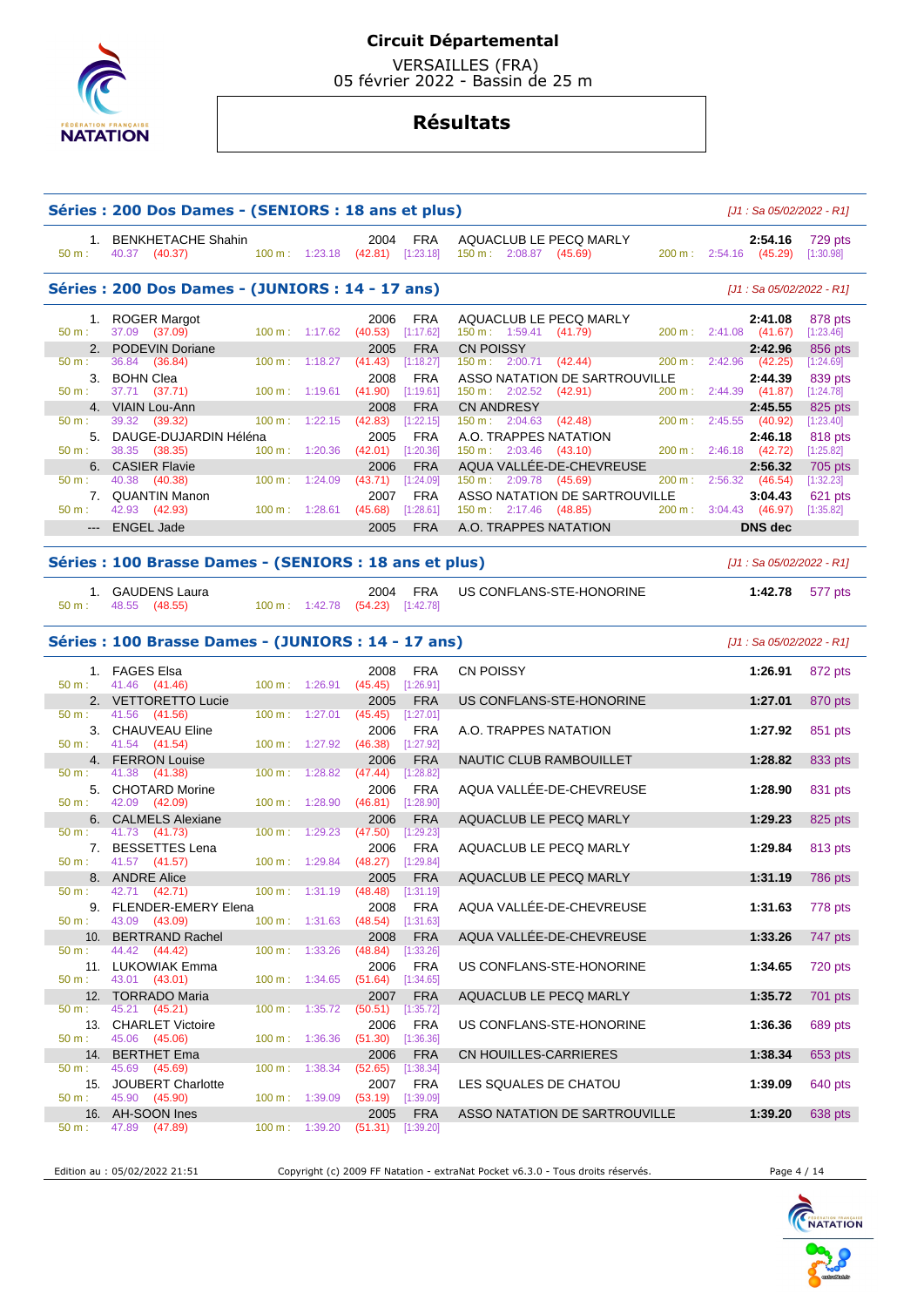

 VERSAILLES (FRA) 05 février 2022 - Bassin de 25 m

# **Résultats**

|                                                    | (Suite) Séries : 100 Brasse Dames - (JUNIORS : 14 - 17 ans) |                           |                                     |                          |                    |  |  |  |  |  |  |  |
|----------------------------------------------------|-------------------------------------------------------------|---------------------------|-------------------------------------|--------------------------|--------------------|--|--|--|--|--|--|--|
| 17 <sub>1</sub><br>$50 m$ :                        | <b>ROUDILLON Anae</b><br>48.24 (48.24)                      | $100 \text{ m}$ : 1:39.51 | FRA<br>2007<br>[1:39.51]<br>(51.27) | CN HOUILLES-CARRIERES    | 633 pts<br>1:39.51 |  |  |  |  |  |  |  |
| 18.                                                | <b>HOUZET Capucine</b>                                      |                           | <b>FRA</b><br>2008                  | A.O. TRAPPES NATATION    | 1:41.35<br>601 pts |  |  |  |  |  |  |  |
| $50 m$ :                                           | 47.97 (47.97)                                               | $100 \text{ m}$ : 1:41.35 | (53.38)<br>[1:41.35]                |                          |                    |  |  |  |  |  |  |  |
| 19 <sub>1</sub>                                    | RIZKI Yasmine                                               |                           | <b>FRA</b><br>2006                  | LES SOUALES DE CHATOU    | 1:45.70<br>529 pts |  |  |  |  |  |  |  |
| $50 m$ :                                           | 48.77 (48.77)                                               | $100 \text{ m}: 1:45.70$  | (56.93)<br>[1:45.70]                |                          |                    |  |  |  |  |  |  |  |
| $---$                                              | <b>JABER Nour</b>                                           |                           | <b>FRA</b><br>2006                  | US CONFLANS-STE-HONORINE | <b>DSQ</b>         |  |  |  |  |  |  |  |
| $\sim$ $\sim$ $\sim$                               | ENGEL Jade                                                  |                           | <b>FRA</b><br>2005                  | A.O. TRAPPES NATATION    | DNS dec            |  |  |  |  |  |  |  |
| $--$                                               | <b>MALLéUS Estelle</b>                                      |                           | <b>FRA</b><br>2005                  | <b>USM VIROFLAY</b>      | <b>DNS</b> dec     |  |  |  |  |  |  |  |
| $\sim$ $\sim$ $\sim$                               | <b>VIDET Oriane</b>                                         |                           | <b>FRA</b><br>2006                  | AQUACLUB LE PECQ MARLY   | <b>DNS</b> dec     |  |  |  |  |  |  |  |
|                                                    |                                                             |                           |                                     |                          |                    |  |  |  |  |  |  |  |
| Série : 200 Brasse Dames - (JUNIORS : 14 - 17 ans) | [J1 : Sa 05/02/2022 - R1]                                   |                           |                                     |                          |                    |  |  |  |  |  |  |  |

| 50 m:                                                                                                                                                                                                                                                                                                                                                                                                                                                                      | 1. FERRON Louise<br>(40.26)<br>40.26 | $100 \text{ m}$ : | 1:27.02 | 2006<br>(46.76) | FRA<br>[1:27.02] | $150 \text{ m}: 2:15.25$ |                          | NAUTIC CLUB RAMBOUILLET<br>(48.23) | $200 \text{ m}$ : | 3:03.31 | 3:03.31<br>(48.06) | 875 pts<br>[1:36.29] |
|----------------------------------------------------------------------------------------------------------------------------------------------------------------------------------------------------------------------------------------------------------------------------------------------------------------------------------------------------------------------------------------------------------------------------------------------------------------------------|--------------------------------------|-------------------|---------|-----------------|------------------|--------------------------|--------------------------|------------------------------------|-------------------|---------|--------------------|----------------------|
|                                                                                                                                                                                                                                                                                                                                                                                                                                                                            | 2. HAUVETTE MINOUX Manon             |                   |         | 2007            | <b>FRA</b>       |                          |                          | AQUACLUB LE PECQ MARLY             |                   |         | 3:19.77            | 712 pts              |
| 50 m:                                                                                                                                                                                                                                                                                                                                                                                                                                                                      | 44.34<br>(44.34)                     | $100 \text{ m}$ : | 1:35.70 | (51.36)         | [1:35.70]        |                          | $150 \text{ m}: 2:28.03$ | (52.33)                            | $200 \text{ m}$ : | 3:19.77 | (51.74)            | [1:44.07]            |
| 3 <sub>1</sub>                                                                                                                                                                                                                                                                                                                                                                                                                                                             | <b>ENJOLRAS Sarah</b>                |                   |         | 2008            | <b>FRA</b>       |                          |                          | AQUA VALLÉE-DE-CHEVREUSE           |                   |         | 3:26.17            | 654 pts              |
| $50 m$ :                                                                                                                                                                                                                                                                                                                                                                                                                                                                   | (47.46)<br>47.46                     | $100 \text{ m}$ : | 1:41.00 | (53.54)         | [1:41.00]        | $150 \text{ m}: 2:33.26$ |                          | (52.26)                            | $200 \text{ m}$ : | 3:26.17 | (52.91)            | [1:45.17]            |
|                                                                                                                                                                                                                                                                                                                                                                                                                                                                            | 4. HOUZET Capucine                   |                   |         | 2008            | <b>FRA</b>       |                          |                          | A.O. TRAPPES NATATION              |                   |         | 3:40.16            | 534 pts              |
| $50 m$ :                                                                                                                                                                                                                                                                                                                                                                                                                                                                   | 49.42<br>(49.42)                     | $100 \text{ m}$ : | 1:45.56 | (56.14)         | [1:45.56]        | 150 m : 2:43.41          |                          | (57.85)                            | $200 \text{ m}$ : | 3:40.16 | (56.75)            | [1:54.60]            |
| $\frac{1}{2} \left( \frac{1}{2} \right) \left( \frac{1}{2} \right) \left( \frac{1}{2} \right) \left( \frac{1}{2} \right) \left( \frac{1}{2} \right) \left( \frac{1}{2} \right) \left( \frac{1}{2} \right) \left( \frac{1}{2} \right) \left( \frac{1}{2} \right) \left( \frac{1}{2} \right) \left( \frac{1}{2} \right) \left( \frac{1}{2} \right) \left( \frac{1}{2} \right) \left( \frac{1}{2} \right) \left( \frac{1}{2} \right) \left( \frac{1}{2} \right) \left( \frac$ | ENGEL Jade                           |                   |         | 2005            | FRA              |                          |                          | A.O. TRAPPES NATATION              |                   |         | DNS dec            |                      |

# **Séries : 50 Papillon Dames - (SENIORS : 18 ans et plus)** [J1 : Sa 05/02/2022 - R1]

| 1. DOUARRE Annelyse  |  | 2002 FRA LE CHESNAY NATATION      | <b>35.18</b> 784 pts |
|----------------------|--|-----------------------------------|----------------------|
| 2. TRONIOU Gwenaëlle |  | 1999 FRA US CONFLANS-STE-HONORINE | <b>43.59</b> 402 pts |

#### **Séries : 50 Papillon Dames - (JUNIORS : 14 - 17 ans)** [J1 : Sa 05/02/2022 - R1]

| <b>FAGES Elsa</b>                                                             | 2008                                                                                                   | <b>FRA</b> | <b>CN POISSY</b>              | 30.92                                                                    | 1027 pts                         |
|-------------------------------------------------------------------------------|--------------------------------------------------------------------------------------------------------|------------|-------------------------------|--------------------------------------------------------------------------|----------------------------------|
| <b>PODEVIN Doriane</b>                                                        | 2005                                                                                                   | <b>FRA</b> | <b>CN POISSY</b>              | 33.42                                                                    | 881 pts                          |
| <b>VIATEUR Jeanne</b>                                                         | 2005                                                                                                   | <b>FRA</b> | NAUTIC CLUB RAMBOUILLET       | 33.77                                                                    | 861 pts                          |
| <b>FLENDER-EMERY Elena</b>                                                    | 2008                                                                                                   | <b>FRA</b> | AQUA VALLÉE-DE-CHEVREUSE      | 33.82                                                                    | 858 pts                          |
| JEZOUIN Sandrine                                                              | 2007                                                                                                   | <b>FRA</b> | CN POISSY                     | 34.25                                                                    | 834 pts                          |
| <b>BOHN Clea</b>                                                              | 2008                                                                                                   | <b>FRA</b> | ASSO NATATION DE SARTROUVILLE | 34.66                                                                    | 812 pts                          |
| ROUDILLON Anae                                                                | 2007                                                                                                   | <b>FRA</b> | CN HOUILLES-CARRIERES         | 35.14                                                                    | 787 pts                          |
| <b>CHALMET Zoé</b>                                                            | 2006                                                                                                   | <b>FRA</b> | <b>CN POISSY</b>              | 35.19                                                                    | 784 pts                          |
| <b>PASCAL Elise</b>                                                           | 2008                                                                                                   | <b>FRA</b> | AQUA VALLÉE-DE-CHEVREUSE      | 35.22                                                                    | 782 pts                          |
| <b>CHOTARD Morine</b>                                                         | 2006                                                                                                   | <b>FRA</b> | AQUA VALLÉE-DE-CHEVREUSE      | 35.44                                                                    | 771 pts                          |
| <b>ARNE Solene</b>                                                            | 2008                                                                                                   | <b>FRA</b> | ASSO NATATION DE SARTROUVILLE | 35.46                                                                    | 770 pts                          |
| <b>MORICI Cassandra</b>                                                       | 2007                                                                                                   | <b>FRA</b> | AS PORCHEVILLE                | 36.01                                                                    | 741 pts                          |
| MENEZ DRUBIGNY Lilybelle                                                      | 2008                                                                                                   | <b>FRA</b> | LES SQUALES DE CHATOU         | 37.19                                                                    | 681 pts                          |
| RAUSZ Leane                                                                   | 2007                                                                                                   | <b>FRA</b> | <b>CSN GUYANCOURT</b>         | 37.46                                                                    | 668 pts                          |
| <b>RONGCHAMPS Laura</b>                                                       | 2006                                                                                                   | <b>FRA</b> | ASSO NATATION DE SARTROUVILLE | 37.67                                                                    | 658 pts                          |
| AH-SOON Ines                                                                  | 2005                                                                                                   | <b>FRA</b> | ASSO NATATION DE SARTROUVILLE | 37.75                                                                    | 654 pts                          |
| ROULET Camille                                                                | 2008                                                                                                   | <b>FRA</b> | AS PORCHEVILLE                | 37.87                                                                    | 648 pts                          |
| <b>BERTRAND Rachel</b>                                                        | 2008                                                                                                   | <b>FRA</b> |                               | 37.92                                                                    | 646 pts                          |
| <b>HOUIX Lily</b>                                                             | 2007                                                                                                   | <b>FRA</b> | LES SQUALES DE CHATOU         | 38.18                                                                    | 633 pts                          |
|                                                                               | 2008                                                                                                   | <b>FRA</b> | <b>SN VERSAILLES</b>          | 38.34                                                                    | 626 pts                          |
|                                                                               | 2006                                                                                                   | <b>FRA</b> |                               | 38.56                                                                    | 615 pts                          |
| <b>MAGNAVAL Violette</b>                                                      | 2008                                                                                                   | <b>FRA</b> |                               | 39.14                                                                    | 588 pts                          |
| <b>BENTAJAR Malake</b>                                                        | 2008                                                                                                   | <b>FRA</b> | <b>CN POISSY</b>              | 40.06                                                                    | 547 pts                          |
| <b>SROUJI Sophie</b>                                                          | 2008                                                                                                   | <b>FRA</b> | AQUACLUB LE PECQ MARLY        | 40.40                                                                    | 532 pts                          |
| <b>DEPONT Berenice</b>                                                        | 2007                                                                                                   | <b>FRA</b> | CN HOUILLES-CARRIERES         | 41.31                                                                    | 493 pts                          |
| <b>BROZ Lison</b>                                                             | 2008                                                                                                   | <b>FRA</b> | CN HOUILLES-CARRIERES         |                                                                          |                                  |
| <b>MULARD Julie</b>                                                           | 2007                                                                                                   | <b>FRA</b> | US CONFLANS-STE-HONORINE      |                                                                          |                                  |
| 5.<br>7.<br>9.<br>11.<br>13.<br>16.<br>17.<br>19.<br>21.<br>22.<br>23.<br>24. | 2.<br>3.<br>4.<br>6.<br>8.<br>10.<br>14.<br>18.<br>ASKRI Myriam-Dahlia<br>20.<br><b>DEHAESE Salomé</b> |            |                               | AQUA VALLÉE-DE-CHEVREUSE<br>LES SQUALES DE CHATOU<br>LE CHESNAY NATATION | <b>DNS</b> dec<br><b>DNS</b> dec |

Edition au : 05/02/2022 21:51 Copyright (c) 2009 FF Natation - extraNat Pocket v6.3.0 - Tous droits réservés. Page 5 / 14

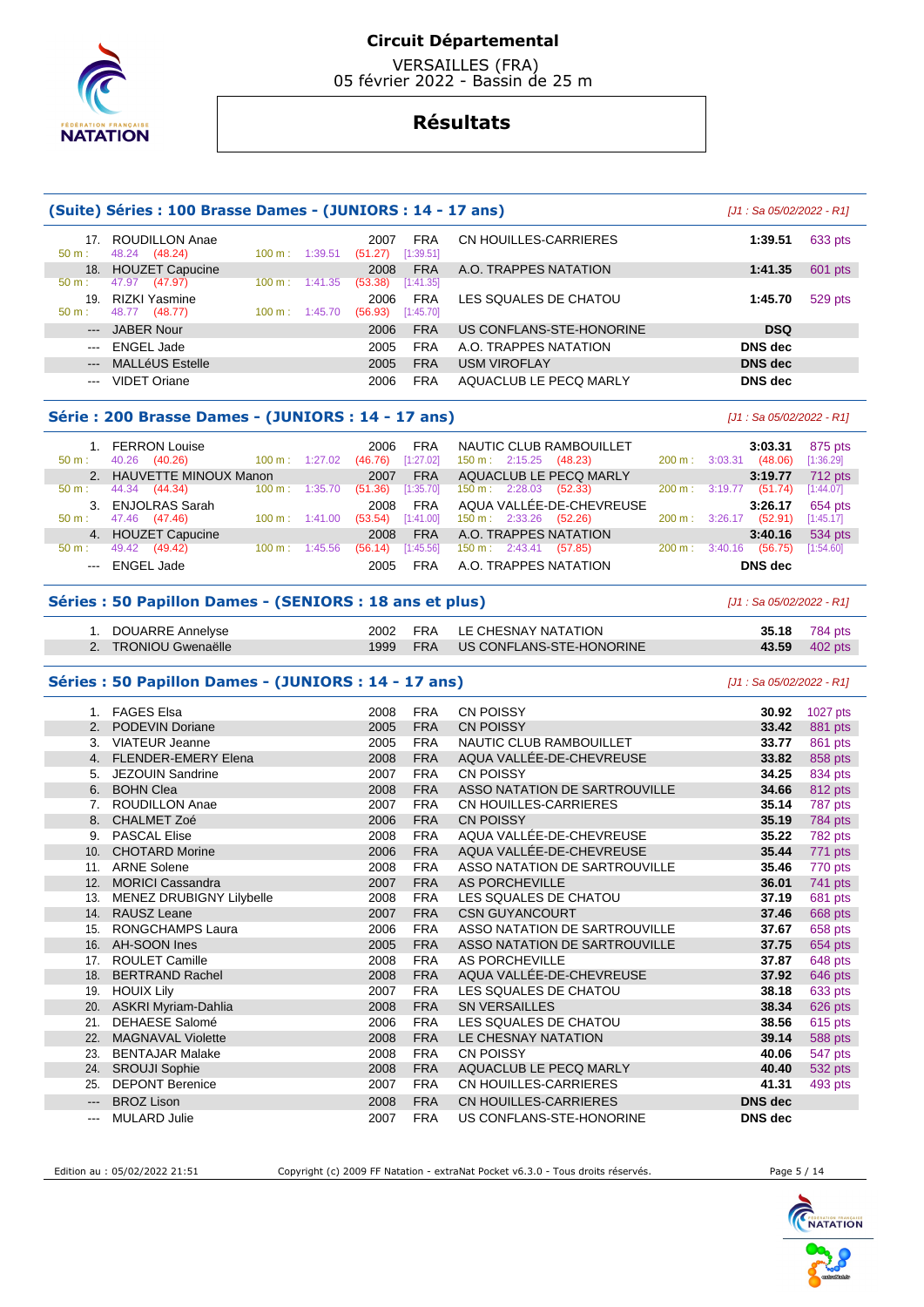

 VERSAILLES (FRA) 05 février 2022 - Bassin de 25 m

# **Résultats**

### **Séries : 50 Papillon Dames - (JEUNES : 11 - 13 ans)** [J1 : Sa 05/02/2022 - R1]

#### 1. ROCHETTE Thais 2009 FRA LES SQUALES DE CHATOU **44.24** 377 pts 2. NICOLAS Eleonor 2009 FRA LES SQUALES DE CHATOU 3. FRENCH Eliza **2009** FRA LES SQUALES DE CHATOU 3. FRENCH Eliza 2009 FRA LES SQUALES DE CHATOU **49.63** 205 pts 2011 FRA LES SQUALES DE CHATOU 54.11 102 pts 5. MORICI Laura 2010 FRA AS PORCHEVILLE **55.17** 82 pts 6. ASKRI Sofia 2011 FRA SN VERSAILLES **1:11.22** 1 pt

## **Séries : 100 4 Nages Dames - (SENIORS : 18 ans et plus)** [J1 : Sa 05/02/2022 - R1]

| 50 m:    |                       | <b>GAUTIER Marine</b><br>--- | $100 \text{ m}: 1:17.31$ |         | 1990<br>(1:17.31) | <b>FRA</b><br>[1:17.31] | <b>CN ANDRESY</b>        | 1:17.31        | 879 pts |
|----------|-----------------------|------------------------------|--------------------------|---------|-------------------|-------------------------|--------------------------|----------------|---------|
|          | $\mathcal{P}_{\cdot}$ | <b>BENKHETACHE Shahin</b>    |                          |         | 2004              | <b>FRA</b>              | AQUACLUB LE PECQ MARLY   | 1:24.55        | 708 pts |
| 50 m:    |                       | ---                          | 100 m:                   | 1:24.55 | (1:24.55)         | [1:24.55]               |                          |                |         |
|          |                       | <b>GENDRIER Lisa</b>         |                          |         | 2004              | <b>FRA</b>              | <b>CSN GUYANCOURT</b>    | 1:25.69        | 683 pts |
| 50 m:    |                       | ---                          | 100 m:                   | 1:25.69 | (1:25.69)         | [1:25.69]               |                          |                |         |
|          | $\mathbf{4}$          | <b>GERVAIS Axelle</b>        |                          |         | 2004              | <b>FRA</b>              | NAUTIC CLUB RAMBOUILLET  | 1:36.52        | 466 pts |
| 50 m:    |                       | ---                          | $100 m$ :                | 1:36.52 | (1:36.52)         | [1:36.52]               |                          |                |         |
|          | 5.                    | <b>GAUDENS Laura</b>         |                          |         | 2004              | <b>FRA</b>              | US CONFLANS-STE-HONORINE | 1:40.55        | 396 pts |
| $50 m$ : |                       | ---                          | $100 \text{ m}$          | 1:40.55 | (1:40.55)         | [1:40.55]               |                          |                |         |
|          | $---$                 | <b>GRALL Anaïs</b>           |                          |         | 2001              | <b>FRA</b>              | CN ANDRESY               | <b>DNS</b> dec |         |
|          |                       |                              |                          |         |                   |                         |                          |                |         |

#### **Séries : 100 4 Nages Dames - (JUNIORS : 14 - 17 ans)** [J1 : Sa 05/02/2022 - R1]

|                  | 1. BESSON Camille                                      |                   |                                      | 2005                                 | <b>FRA</b> | <b>CN ANDRESY</b>             | 1:12.43 | 1004 pts       |
|------------------|--------------------------------------------------------|-------------------|--------------------------------------|--------------------------------------|------------|-------------------------------|---------|----------------|
| $50 m$ :         |                                                        |                   |                                      | $100 \text{ m}: 1:12.43$ $(1:12.43)$ | [1:12.43]  |                               |         |                |
|                  | 2. GROS Anouk                                          |                   |                                      | 2005                                 | <b>FRA</b> | <b>CSN GUYANCOURT</b>         | 1:16.10 | 909 pts        |
| $50 m$ :         |                                                        | 100 m:            | 1:16.10                              | (1:16.10)                            | [1:16.10]  |                               |         |                |
|                  | 3. VIDET Oriane                                        |                   |                                      | 2006                                 | <b>FRA</b> | AQUACLUB LE PECQ MARLY        | 1:17.13 | 883 pts        |
| $50 m$ :         |                                                        | 100 m:            | $1:17.13$ $(1:17.13)$                |                                      | [1:17.13]  |                               |         |                |
|                  | 4. PASCAL Elise                                        |                   |                                      | 2008                                 | <b>FRA</b> | AQUA VALLÉE-DE-CHEVREUSE      | 1:19.06 | 836 pts        |
| $50 m$ :         |                                                        |                   | 100 m: 1:19.06                       | (1:19.06)                            | [1:19.06]  |                               |         |                |
|                  | 5. IVANOV Veronika                                     |                   |                                      | 2005                                 | <b>FRA</b> | AQUA VALLÉE-DE-CHEVREUSE      | 1:20.17 | 809 pts        |
| $50 m$ :         | $\sim$ $\sim$                                          |                   | $100 \text{ m}: 1:20.17$ $(1:20.17)$ |                                      | [1:20.17]  |                               |         |                |
|                  | 6. DAUGE-DUJARDIN Héléna                               |                   |                                      | 2005                                 | <b>FRA</b> | A.O. TRAPPES NATATION         | 1:20.48 | 802 pts        |
| $50 m$ :         |                                                        |                   | 100 m: 1:20.48                       | (1:20.48)                            | [1:20.48]  |                               |         |                |
|                  | 7. VIATEUR Jeanne                                      |                   |                                      | 2005                                 | <b>FRA</b> | NAUTIC CLUB RAMBOUILLET       | 1:20.79 | 794 pts        |
| $50 m$ :         | $\sim$                                                 | 100 m: 1:20.79    |                                      | (1:20.79)                            | [1:20.79]  |                               |         |                |
|                  | 8. HAUVETTE MINOUX Manon                               |                   |                                      | 2007                                 | <b>FRA</b> | AQUACLUB LE PECQ MARLY        | 1:20.92 | 791 pts        |
| $50 m$ :         |                                                        | $100 \text{ m}$ : | 1:20.92                              | (1:20.92)                            | [1:20.92]  |                               |         |                |
|                  | 9. ANDRE Alice                                         |                   |                                      | 2005                                 | <b>FRA</b> | AQUACLUB LE PECQ MARLY        | 1:21.36 | <b>781 pts</b> |
| $50 m$ :         | $\sim$ $\sim$                                          |                   | $100 m$ : 1:21.36                    | (1:21.36)                            | [1:21.36]  |                               |         |                |
|                  | 10. CHOTARD Morine                                     |                   |                                      | 2006                                 | <b>FRA</b> | AQUA VALLÉE-DE-CHEVREUSE      | 1:21.53 | 777 pts        |
| $50 m$ :         |                                                        | $100 \text{ m}$ : | 1:21.53                              | (1:21.53)                            | [1:21.53]  |                               |         |                |
|                  |                                                        |                   |                                      | 2008                                 | <b>FRA</b> | AQUA VALLÉE-DE-CHEVREUSE      |         |                |
| $50 \text{ m}$ : | 11. FLENDER-EMERY Elena<br>$\mathbb{Z} \to \mathbb{Z}$ |                   |                                      |                                      |            |                               | 1:21.54 | 777 pts        |
|                  |                                                        |                   | $100 m$ : 1:21.54                    | (1:21.54)                            | [1:21.54]  |                               |         |                |
|                  | 12. CHAUVEAU Eline                                     |                   |                                      | 2006                                 | <b>FRA</b> | A.O. TRAPPES NATATION         | 1:23.08 | 741 pts        |
| $50 m$ :         |                                                        | 100 m:            | 1:23.08                              | (1:23.08)                            | [1:23.08]  |                               |         |                |
|                  | 13. ARNE Solene                                        |                   |                                      | 2008                                 | <b>FRA</b> | ASSO NATATION DE SARTROUVILLE | 1:23.42 | 733 pts        |
| $50 \text{ m}$ : |                                                        |                   | 100 m: 1:23.42 (1:23.42)             |                                      | [1:23.42]  |                               |         |                |
|                  | 14. VETTORETTO Lucie                                   |                   |                                      | 2005                                 | <b>FRA</b> | US CONFLANS-STE-HONORINE      | 1:23.62 | 729 pts        |
| $50 \text{ m}$ : |                                                        | 100 m:            | 1:23.62                              | (1:23.62)                            | [1:23.62]  |                               |         |                |
|                  | 15. CASIER Flavie                                      |                   |                                      | 2006                                 | <b>FRA</b> | AQUA VALLÉE-DE-CHEVREUSE      | 1:24.02 | 720 pts        |
| $50 m$ :         | $\sim$                                                 |                   | $100 m$ : 1:24.02                    | (1:24.02)                            | [1:24.02]  |                               |         |                |
| 16.              | <b>MORICI Cassandra</b>                                |                   |                                      | 2007                                 | <b>FRA</b> | AS PORCHEVILLE                | 1:24.57 | 708 pts        |
| $50 m$ :         |                                                        | $100 \text{ m}$ : | 1:24.57                              | (1:24.57)                            | [1:24.57]  |                               |         |                |
|                  | 17. CALMELS Alexiane                                   |                   |                                      | 2006                                 | <b>FRA</b> | AQUACLUB LE PECQ MARLY        | 1:24.64 | 706 pts        |
| $50 m$ :         |                                                        |                   | $100 m$ : 1:24.64                    | (1:24.64)                            | [1:24.64]  |                               |         |                |
|                  | 18. ROUDILLON Anae                                     |                   |                                      | 2007                                 | <b>FRA</b> | CN HOUILLES-CARRIERES         | 1:25.20 | 694 pts        |
| $50 m$ :         | $\sim$ $\sim$                                          | $100 \text{ m}$ : | 1:25.20                              | (1:25.20)                            | [1:25.20]  |                               |         |                |
|                  | 19. BERTRAND Rachel                                    |                   |                                      | 2008                                 | <b>FRA</b> | AQUA VALLÉE-DE-CHEVREUSE      | 1:26.01 | 676 pts        |
| $50 m$ :         |                                                        | 100 m:            | 1:26.01                              | (1:26.01)                            | [1:26.01]  |                               |         |                |
|                  |                                                        |                   |                                      |                                      |            |                               |         |                |
|                  |                                                        |                   |                                      |                                      |            |                               |         |                |

Edition au : 05/02/2022 21:51 Copyright (c) 2009 FF Natation - extraNat Pocket v6.3.0 - Tous droits réservés. Page 6 / 14

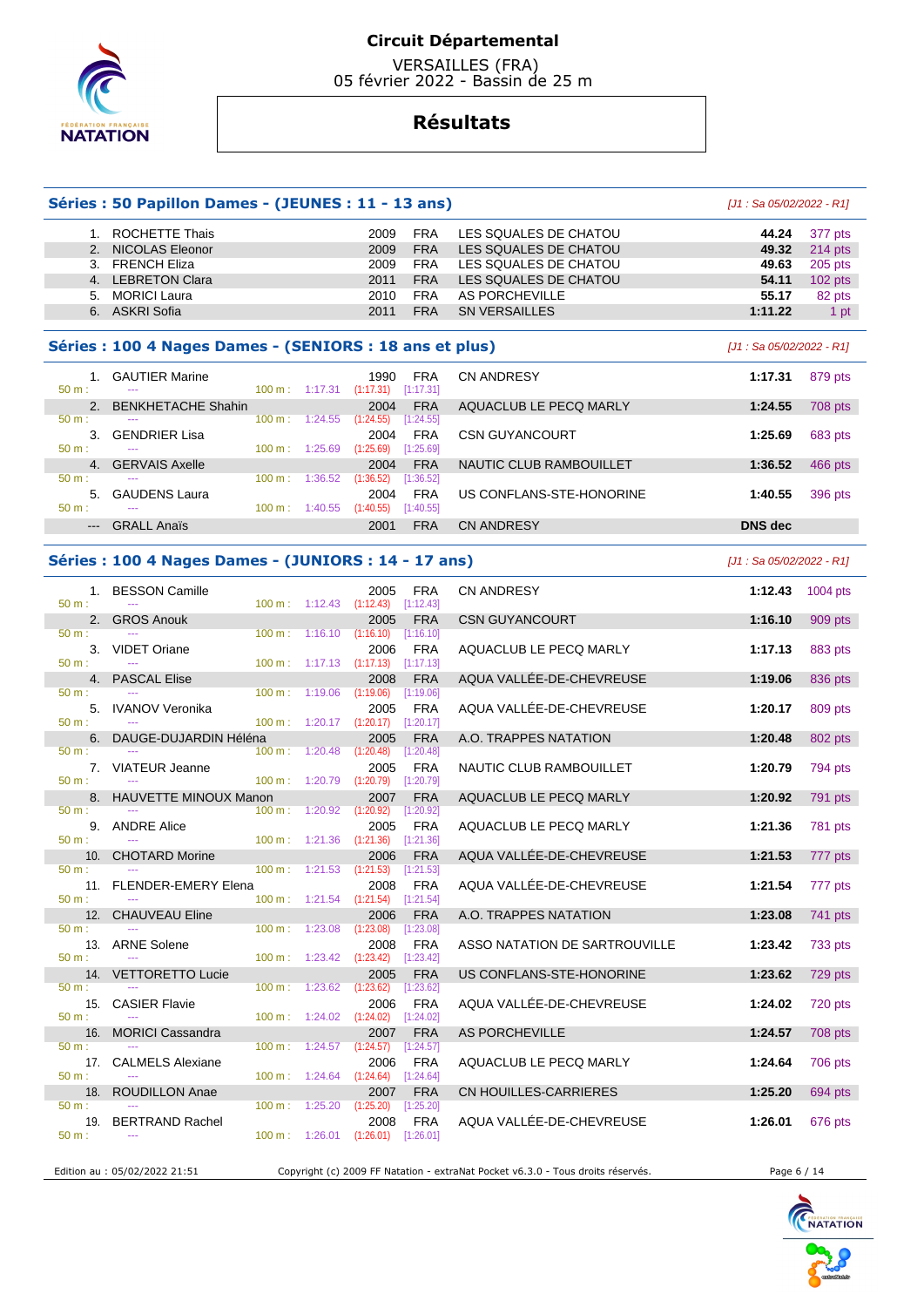

 VERSAILLES (FRA) 05 février 2022 - Bassin de 25 m

# **Résultats**

|                 | (Suite) Séries : 100 4 Nages Dames - (JUNIORS : 14 - 17 ans)  |                   |                          |                                                          |                          |                                          | $[J1: Sa 05/02/2022 - R1]$ |                    |
|-----------------|---------------------------------------------------------------|-------------------|--------------------------|----------------------------------------------------------|--------------------------|------------------------------------------|----------------------------|--------------------|
| 20.             | <b>ROULET Camille</b>                                         |                   |                          | 2008                                                     | <b>FRA</b>               | <b>AS PORCHEVILLE</b>                    | 1:26.10                    | 674 pts            |
| 50 m:<br>21.    | <b>HENNERESSE Lily</b>                                        | $100 \text{ m}$ : | 1:26.10                  | (1:26.10)<br>2007                                        | [1:26.10]<br><b>FRA</b>  | ASSO NATATION DE SARTROUVILLE            | 1:27.58                    | 642 pts            |
| 50 m:           |                                                               |                   | 100 m: 1:27.58           | (1:27.58)                                                | $[1:27.58]$              |                                          |                            |                    |
| 22.<br>50 m:    | ROLOT Maloé                                                   |                   | $100 \text{ m}: 1:27.99$ | 2007<br>(1:27.99)                                        | <b>FRA</b><br>[1:27.99]  | <b>CN ANDRESY</b>                        | 1:27.99                    | 633 pts            |
| 23.<br>$50 m$ : | <b>DEPONT Berenice</b>                                        |                   | $100 \text{ m}: 1:28.33$ | 2007                                                     | FRA                      | CN HOUILLES-CARRIERES                    | 1:28.33                    | 626 pts            |
| 24.             | <b>CHARLET Victoire</b>                                       |                   |                          | (1:28.33)<br>2006                                        | [1:28.33]<br><b>FRA</b>  | US CONFLANS-STE-HONORINE                 | 1:30.61                    | 579 pts            |
| 50 m:           |                                                               | $100 \text{ m}$ : | 1:30.61                  | (1:30.61)                                                | [1:30.61]                |                                          |                            |                    |
| 25.<br>50 m:    | DEBRE Chloé                                                   |                   | $100 \text{ m}: 1:32.28$ | 2007<br>(1:32.28)                                        | FRA<br>[1:32.28]         | AQUA VALLÉE-DE-CHEVREUSE                 | 1:32.28                    | 546 pts            |
| 26.             | <b>HOUZET Capucine</b>                                        |                   |                          | 2008                                                     | <b>FRA</b>               | A.O. TRAPPES NATATION                    | 1:32.87                    | 535 pts            |
| 50 m:           |                                                               | 100 m:            | 1:32.87                  | (1:32.87)                                                | [1:32.87]                |                                          |                            |                    |
| 27.<br>50 m:    | <b>CLEMENT Anaïs</b>                                          |                   | $100 \text{ m}: 1:33.08$ | 2007<br>(1:33.08)                                        | <b>FRA</b><br>[1:33.08]  | AQUACLUB LE PECQ MARLY                   | 1:33.08                    | 530 pts            |
| 28.             | <b>ENJOLRAS Sarah</b>                                         |                   |                          | 2008                                                     | <b>FRA</b>               | AQUA VALLÉE-DE-CHEVREUSE                 | 1:35.66                    | 482 pts            |
| 50 m:           |                                                               | 100 m:            | 1:35.66                  | (1:35.66)                                                | [1:35.66]                |                                          |                            |                    |
| 29.<br>50 m:    | <b>TORRADO Maria</b>                                          |                   |                          | 2007<br>$100 \text{ m}: 1:38.57$ $(1:38.57)$ $[1:38.57]$ | FRA                      | AQUACLUB LE PECQ MARLY                   | 1:38.57                    | 430 pts            |
| $---$           | <b>BOUGUEJA Ines</b>                                          |                   |                          | 2007                                                     | <b>FRA</b>               | CN HOUILLES-CARRIERES                    | DNS dec                    |                    |
|                 | <b>MULARD Julie</b>                                           |                   |                          | 2007                                                     | <b>FRA</b>               | US CONFLANS-STE-HONORINE                 | <b>DNS</b> dec             |                    |
|                 | Séries : 100 4 Nages Dames - (JEUNES : 11 - 13 ans)           |                   |                          |                                                          |                          |                                          | [J1 : Sa 05/02/2022 - R1]  |                    |
|                 | 1. MORICI Laura                                               |                   |                          | 2010                                                     | <b>FRA</b>               | <b>AS PORCHEVILLE</b>                    | 1:50.48                    | 248 pts            |
| 50 m:           | $\overline{a}$                                                |                   |                          | 100 m: 1:50.48 (1:50.48) [1:50.48]                       |                          |                                          |                            |                    |
|                 | Séries : 50 Nage Libre Messieurs - (SENIORS : 19 ans et plus) |                   |                          |                                                          |                          |                                          | [J1 : Sa 05/02/2022 - R1]  |                    |
|                 | 1. HAVARD Tristan                                             |                   |                          | 2001                                                     | <b>FRA</b>               | <b>CSN GUYANCOURT</b>                    | 25.56                      | 1065 pts           |
|                 | 2. CETINER Sinan                                              |                   |                          | 1996                                                     | <b>FRA</b>               | <b>CN HOUILLES-CARRIERES</b>             | 26.07                      | 1030 pts           |
|                 | 3. VIAIN Lucas                                                |                   |                          | 2001                                                     | <b>FRA</b>               | CN ANDRESY                               | 27.56                      | 933 pts            |
|                 | Séries : 50 Nage Libre Messieurs - (JUNIORS : 15 - 18 ans)    |                   |                          |                                                          |                          |                                          | $[J1: Sa 05/02/2022 - R1]$ |                    |
|                 | 1. ANNE Augustin                                              |                   |                          | 2005                                                     | <b>FRA</b>               | <b>SN VERSAILLES</b>                     | 26.09                      | 1029 pts           |
|                 | 2. ROUDILLON Nils                                             |                   |                          | 2005                                                     | <b>FRA</b>               | CN HOUILLES-CARRIERES                    | 26.15                      | 1025 pts           |
|                 | 3. HIRSELBERGER Antoine                                       |                   |                          | 2005                                                     | <b>FRA</b>               | <b>SN VERSAILLES</b>                     | 26.45                      | 1005 pts           |
|                 | 4. HANI Chahine                                               |                   |                          | 2006                                                     | <b>FRA</b>               | <b>CSN GUYANCOURT</b>                    | 26.66                      | 991 pts            |
| 5.              | <b>HUON-MERCEUR Nils</b>                                      |                   |                          | 2005                                                     | <b>FRA</b>               | LE CHESNAY NATATION                      | 26.70                      | 989 pts            |
|                 | 6. ASSADI Viam                                                |                   |                          | 2005                                                     | <b>SWE</b>               | AQUACLUB LE PECQ MARLY                   | 27.10                      | 963 pts            |
|                 | 7. BONGERS Samuel                                             |                   |                          | 2006                                                     | <b>FRA</b>               | AQUACLUB LE PECQ MARLY                   | 27.19                      | 957 pts            |
|                 | 8. BUSSON Timothée                                            |                   |                          | 2006                                                     | <b>FRA</b>               | <b>CN ANDRESY</b>                        | 27.27                      | 952 pts            |
| 9.              | <b>GOHARD Guillaume</b>                                       |                   |                          | 2005                                                     | <b>FRA</b>               | USM VIROFLAY                             | 27.30                      | 950 pts            |
|                 | 10. VIRONDAUD Solal                                           |                   |                          | 2004                                                     | <b>FRA</b>               | LE CHESNAY NATATION                      | 27.39                      | 944 pts            |
|                 | 11. DEBERSE Mael                                              |                   |                          | 2004                                                     | FRA                      | LES SQUALES DE CHATOU                    | 27.64                      | 928 pts            |
|                 | 12. VINATIER Eliott                                           |                   |                          | 2006                                                     | <b>FRA</b>               | AQUACLUB LE PECQ MARLY                   | 27.80                      | 918 pts            |
|                 | 13. GAUTHIER Maxime<br>14. DEJOS Matthieu                     |                   |                          | 2004<br>2004                                             | <b>FRA</b><br><b>FRA</b> | <b>CN ANDRESY</b><br>LE CHESNAY NATATION | 28.11<br>28.46             | 899 pts<br>877 pts |
|                 | 15. HOUIX Samuel                                              |                   |                          | 2005                                                     | <b>FRA</b>               | LES SQUALES DE CHATOU                    | 28.61                      | 868 pts            |
|                 | 16. HUET Mathis                                               |                   |                          | 2007                                                     | <b>FRA</b>               | CNO ST-GERMAIN-EN-LAYE                   | 28.66                      | 865 pts            |
|                 | 17. TAMBOISE Clément                                          |                   |                          | 2005                                                     | <b>FRA</b>               | SN VERSAILLES                            | 28.73                      | 861 pts            |
| 18.             | <b>BORDIER Ethan</b>                                          |                   |                          | 2007                                                     | <b>FRA</b>               | ASSO NATATION DE SARTROUVILLE            | 28.78                      | 858 pts            |
|                 | 19. WAMSTER Maxime                                            |                   |                          | 2006                                                     | FRA                      | SN VERSAILLES                            | 28.93                      | 849 pts            |
|                 | 20. MOUAAMOU - BESSOT Adam                                    |                   |                          | 2005                                                     | <b>FRA</b>               | <b>SN VERSAILLES</b>                     | 29.04                      | 842 pts            |
|                 | 21. COUNY Alexis                                              |                   |                          | 2007                                                     | <b>FRA</b>               | CN POISSY                                | 29.22                      | 831 pts            |
| 21.             | <b>DELEPOULLE Gregoire</b>                                    |                   |                          | 2005                                                     | <b>FRA</b>               | LES SQUALES DE CHATOU                    | 29.22                      | 831 pts            |
|                 | 23. MERY Clément                                              |                   |                          | 2004                                                     | <b>FRA</b>               | CN POISSY                                | 29.37                      | 822 pts            |

 **Edition au : 05/02/2022 21:51 Copyright (c) 2009 FF Natation - extraNat Pocket v6.3.0 - Tous droits réservés. Page 7 / 14** 

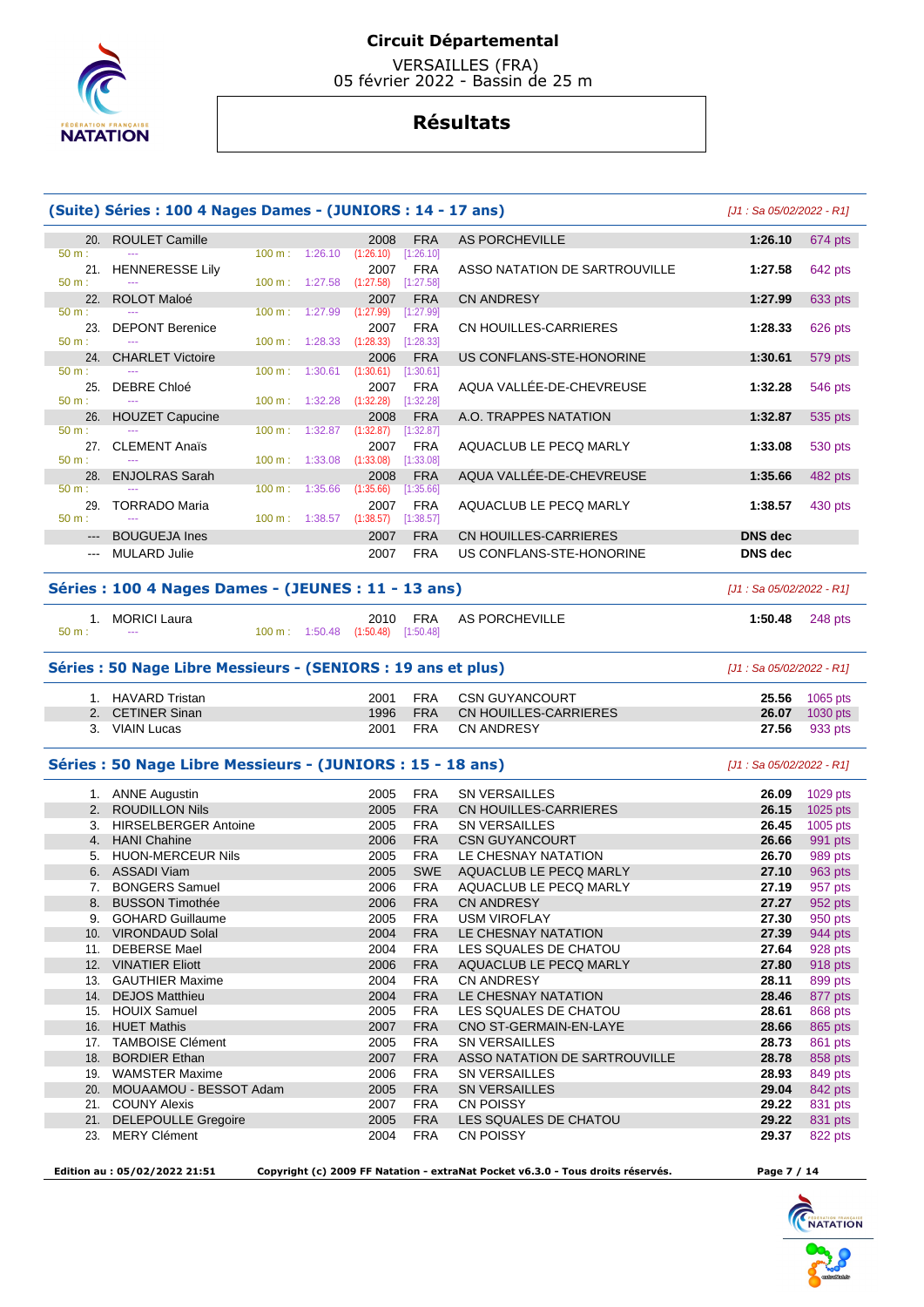

## **Circuit Départemental VERSAILLES (FRA) 05 février 2022 - Bassin de 25 m**

# **Résultats**

# **(Suite) Séries : 50 Nage Libre Messieurs - (JUNIORS : 15 - 18 ans) [J1 : Sa 05/02/2022 - R1]**

| 24.                    | <b>BOUZIANE Adam</b>                | 2005 | <b>FRA</b> | <b>SN VERSAILLES</b>          | 29.56          | 811 pts |
|------------------------|-------------------------------------|------|------------|-------------------------------|----------------|---------|
| 25.                    | <b>MONTIGNIER Léo</b>               | 2006 | <b>FRA</b> | US CONFLANS-STE-HONORINE      | 29.59          | 809 pts |
|                        | 26. CARTIER Owen                    | 2005 | <b>FRA</b> | CN HOUILLES-CARRIERES         | 29.71          | 802 pts |
| 27.                    | <b>TESSON Célian</b>                | 2006 | <b>FRA</b> | ASSO NATATION DE SARTROUVILLE | 29.76          | 799 pts |
| 28.                    | <b>JEANNE Samuel</b>                | 2006 | <b>FRA</b> | <b>CN POISSY</b>              | 29.89          | 792 pts |
| 29.                    | <b>ULRICH Yanis</b>                 | 2007 | <b>FRA</b> | <b>CN POISSY</b>              | 30.11          | 779 pts |
|                        | 30. RETHO Emilien                   | 2005 | <b>FRA</b> | <b>CN POISSY</b>              | 30.20          | 774 pts |
|                        | 31. FREITAS Luka                    | 2007 | <b>FRA</b> | AQUACLUB LE PECQ MARLY        | 30.46          | 759 pts |
| 32.                    | <b>RAISON Elliot</b>                | 2007 | <b>FRA</b> | LES SQUALES DE CHATOU         | 30.49          | 757 pts |
| 33.                    | <b>ASKRI Yacine</b>                 | 2006 | <b>FRA</b> | <b>SN VERSAILLES</b>          | 30.56          | 753 pts |
| 34.                    | <b>CALMET Pierre</b>                | 2004 | <b>FRA</b> | CN HOUILLES-CARRIERES         | 30.66          | 747 pts |
| 35.                    | <b>ARHAB Alister</b>                | 2006 | <b>FRA</b> | ASSO NATATION DE SARTROUVILLE | 30.76          | 742 pts |
| 36.                    | <b>KOSE Teoman</b>                  | 2007 | <b>FRA</b> | AQUA VALLÉE-DE-CHEVREUSE      | 30.89          | 734 pts |
|                        | 37. FLENDER-EMERY Aaron             | 2007 | <b>FRA</b> | AQUA VALLÉE-DE-CHEVREUSE      | 30.99          | 729 pts |
|                        | 38. LANGLET Mathys                  | 2007 | <b>FRA</b> | LE CHESNAY NATATION           | 31.08          | 724 pts |
| 39.                    | <b>BROCHARD Paul</b>                | 2006 | <b>FRA</b> | <b>SN VERSAILLES</b>          | 31.15          | 720 pts |
|                        | 39. GOURMELON Paul                  | 2004 | <b>FRA</b> | <b>CN ANDRESY</b>             | 31.15          | 720 pts |
| 41.                    | <b>SALLOUM Liam</b>                 | 2007 | <b>FRA</b> | CNO ST-GERMAIN-EN-LAYE        | 31.39          | 706 pts |
| 42.                    | <b>BATTATA Mohamed-Lokman</b>       | 2006 | <b>FRA</b> | ASSO NATATION DE SARTROUVILLE | 31.40          | 706 pts |
| 43.                    | <b>LEJOT Adrien</b>                 | 2004 | <b>FRA</b> | NAUTIC CLUB RAMBOUILLET       | 31.62          | 694 pts |
| 44.                    | MAURISSET Côme                      | 2005 | <b>FRA</b> | LE CHESNAY NATATION           | 31.94          | 676 pts |
| 45.                    | <b>VIOLETTE Gabriel</b>             | 2006 | <b>FRA</b> | CN HOUILLES-CARRIERES         | 31.97          | 675 pts |
| 46.                    | <b>TAN Lisandre</b>                 | 2007 | <b>FRA</b> | A.O. TRAPPES NATATION         | 32.35          | 655 pts |
| 47.                    | <b>ANTON Bastien</b>                | 2007 | <b>FRA</b> | CN HOUILLES-CARRIERES         | 32.82          | 630 pts |
| 48.                    | <b>GUILLAUMIN -MEUNIER Sullivan</b> | 2007 | <b>FRA</b> | LES SQUALES DE CHATOU         | 32.93          | 624 pts |
| 49.                    | <b>ADAM Matthias</b>                | 2005 | <b>FRA</b> | LE CHESNAY NATATION           | 33.76          | 582 pts |
| 50.                    | <b>CANEL Antoine</b>                | 2006 | <b>FRA</b> | <b>SN VERSAILLES</b>          | 34.10          | 565 pts |
| 50.                    | <b>TAVARES Alexandre</b>            | 2007 | <b>FRA</b> | LES SQUALES DE CHATOU         | 34.10          | 565 pts |
| $\qquad \qquad - -$    | <b>AUBERT Quentin</b>               | 2007 | <b>FRA</b> | CN HOUILLES-CARRIERES         | <b>DSQ</b>     |         |
| $\qquad \qquad \cdots$ | <b>ESTEVES Ruven</b>                | 2007 | <b>FRA</b> | AQUACLUB LE PECQ MARLY        | <b>DNS</b> dec |         |
| $\qquad \qquad - -$    | <b>HUET Damien</b>                  | 2005 | <b>FRA</b> | ASSO NATATION DE SARTROUVILLE | <b>DNF</b>     |         |
| $\cdots$               | <b>OULDCHIKH Aylan</b>              | 2006 | <b>FRA</b> | US CONFLANS-STE-HONORINE      | <b>DNS</b> dec |         |

#### **Séries : 50 Nage Libre Messieurs - (JEUNES : 12 - 14 ans)** [J1 : Sa 05/02/2022 - R1]

 1. ROUDILLON Timo 2010 FRA CN HOUILLES-CARRIERES **30.46** 759 pts 2. BENACHOUR Riyad 2008 FRA SN VERSAILLES **32.27** 659 pts 3. LAURENCE Mathieu 2008 FRA LE CHESNAY NATATION **32.78** 632 pts 4. ABRANTES Noah 2009 FRA AS PORCHEVILLE **33.05** 618 pts 2008 FRA LE CHESNAY NATATION **34.02**  6. MATTE Raphael 2009 FRA LES SQUALES DE CHATOU **34.22** 559 pts 7. LEITE Timothée 2008 FRA AQUA VALLÉE-DE-CHEVREUSE **35.13** 515 pts 8. DARRASPEN Adan 2010 FRA LES SQUALES DE CHATOU **35.85** 482 pts 9. LEE-BOUHOURS Rémy 2009 FRA AQUA VALLÉE-DE-CHEVREUSE **36.47** 454 pts 10. DIALLO Maxence 2008 FRA AQUACLUB LE PECQ MARLY **36.78** 441 pts 11. CARPENTIER Hugo 2010 FRA AS PORCHEVILLE **37.68** 402 pts

#### **Séries : 400 Nage Libre Messieurs - (SENIORS : 19 ans et plus)** [J1 : Sa 05/02/2022 - R1]

|                         | 1. ROUX Julien       |  |  |                                                                       | 2001 FRA CNO ST-GERMAIN-EN-LAYE |  |                                  | 4:24.07 1006 pts |
|-------------------------|----------------------|--|--|-----------------------------------------------------------------------|---------------------------------|--|----------------------------------|------------------|
|                         | 50 m : 29.96 (29.96) |  |  | $100 \text{ m}$ : $1:02.41$ (32.45) [1:02.41] 150 m : 1:35.50 (33.09) |                                 |  | 200 m: 2:08.94 (33.44) [1:06.53] |                  |
| 250 m : 2:42.39 (33.45) |                      |  |  | 300 m : 3:16.56 (34.17) [1:07.62] 350 m : 3:50.81 (34.25)             |                                 |  | 400 m: 4:24.07 (33.26) [1:07.51] |                  |

## **Séries : 400 Nage Libre Messieurs - (JUNIORS : 15 - 18 ans)** [J1 : Sa 05/02/2022 - R1]

|                         | 1. DHAENENS Jules    |  | 2006 FRA CN POISSY                                        |  |  |                                  | 4:38.55 895 pts |
|-------------------------|----------------------|--|-----------------------------------------------------------|--|--|----------------------------------|-----------------|
|                         | 50 m : 30.43 (30.43) |  | 100 m : 1:04.84 (34.41) [1:04.84] 150 m : 1:40.03 (35.19) |  |  | 200 m: 2:15.54 (35.51) [1:10.70] |                 |
| 250 m : 2:50.93 (35.39) |                      |  | 300 m: 3:26.84 (35.91) [1:11.30] 350 m: 4:02.81 (35.97)   |  |  | 400 m: 4:38.55 (35.74) [1:11.71] |                 |

| Edition au : 05/02/2022 21:51<br>Copyright (c) 2009 FF Natation - extraNat Pocket v6.3.0 - Tous droits réservés.<br>Page 8, |
|-----------------------------------------------------------------------------------------------------------------------------|
|-----------------------------------------------------------------------------------------------------------------------------|

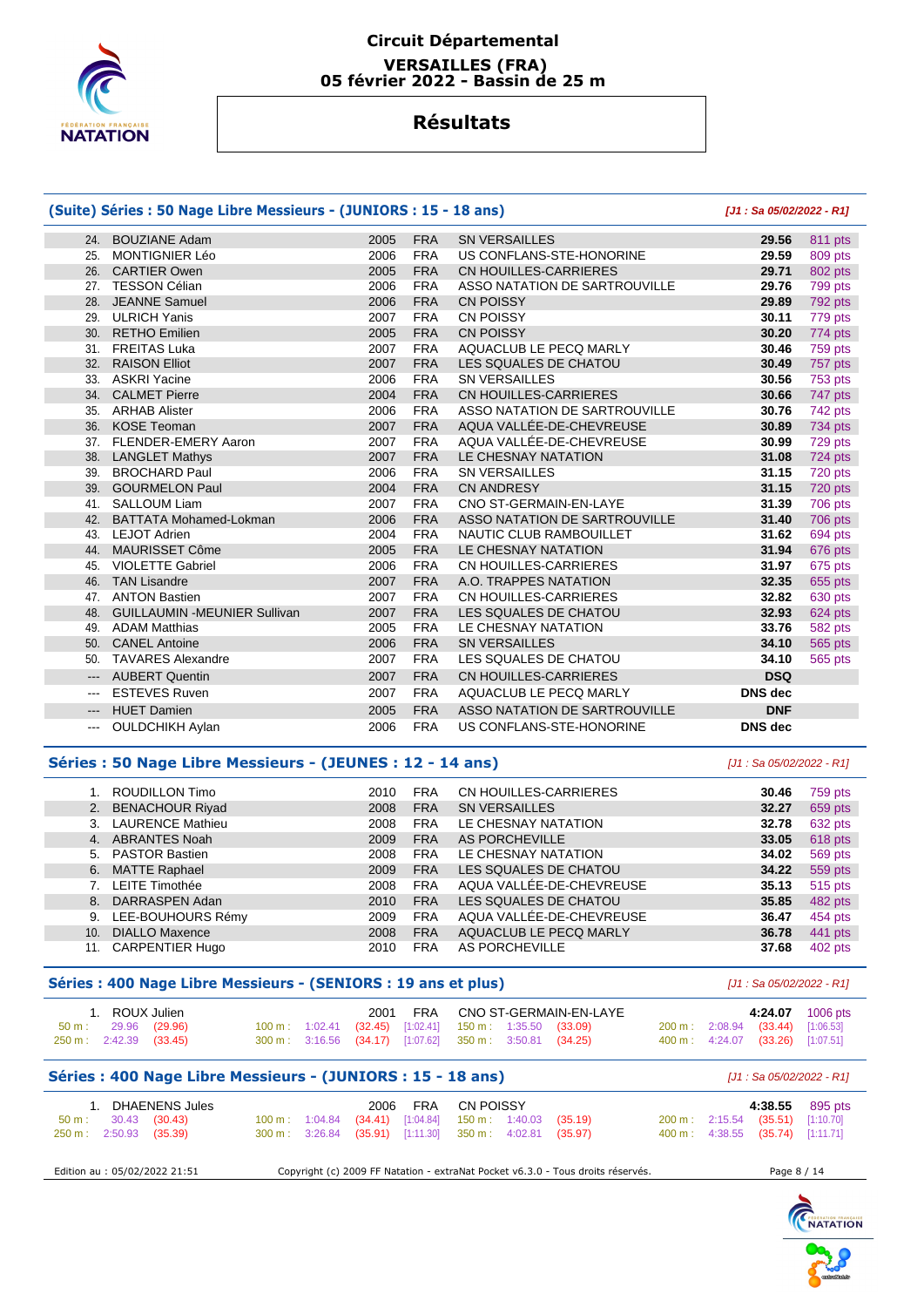

 VERSAILLES (FRA) 05 février 2022 - Bassin de 25 m

# **Résultats**

#### **(Suite) Séries : 400 Nage Libre Messieurs - (JUNIORS : 15 - 18 ans)** [J1 : Sa 05/02/2022 - R1]

| $100 m$ : 1:05.12<br>200 m: 2:16.12 (35.60)<br>50 m:<br>31.03<br>(31.03)<br>(34.09)<br>[1:05.12]<br>$150 \text{ m}: 1:40.52$<br>(35.40)<br>250 m: 2:52.23 (36.11)<br>4:39.22<br>$300 \text{ m}$ :<br>3:28.37<br>(36.14)<br>[1:12.25]<br>350 m : 4:04.53<br>(36.16)<br>400 m:<br>(34.69)<br>3.<br><b>HUON-MERCEUR Nils</b><br><b>FRA</b><br>LE CHESNAY NATATION<br>2005<br>4:45.26<br>31.62<br>$100 \text{ m}$ : 1:06.66<br>(35.04)<br>[1:06.66]<br>150 m: 1:42.69<br>200 m:<br>2:19.57<br>(36.88)<br>50 m:<br>(31.62)<br>(36.03)<br>250 m:<br>2:56.71<br>(37.14)<br>300 m:<br>3:33.95<br>(37.24)<br>$350 \text{ m}: 4:11.10$ (37.15)<br>400 m:<br>4:45.26<br>[1:14.38]<br>(34.16)<br>4. ROUDILLON Nils<br>2005<br><b>FRA</b><br><b>CN HOUILLES-CARRIERES</b><br>4:45.36<br>[1:05.41]<br>30.65<br>(30.65)<br>1:05.41<br>(34.76)<br>150 m: 1:41.95<br>(36.54)<br>2:18.84<br>(36.89)<br>$50 m$ :<br>100 m:<br>$200 \text{ m}$ : | [1:11.00]<br>[1:10.85]<br>846 pts<br>[1:12.91]<br>[1:11.31]<br>845 pts<br>[1:13.43]<br>[1:12.20]<br><b>786 pts</b><br>[1:16.54] |
|------------------------------------------------------------------------------------------------------------------------------------------------------------------------------------------------------------------------------------------------------------------------------------------------------------------------------------------------------------------------------------------------------------------------------------------------------------------------------------------------------------------------------------------------------------------------------------------------------------------------------------------------------------------------------------------------------------------------------------------------------------------------------------------------------------------------------------------------------------------------------------------------------------------------------|---------------------------------------------------------------------------------------------------------------------------------|
|                                                                                                                                                                                                                                                                                                                                                                                                                                                                                                                                                                                                                                                                                                                                                                                                                                                                                                                              |                                                                                                                                 |
|                                                                                                                                                                                                                                                                                                                                                                                                                                                                                                                                                                                                                                                                                                                                                                                                                                                                                                                              |                                                                                                                                 |
|                                                                                                                                                                                                                                                                                                                                                                                                                                                                                                                                                                                                                                                                                                                                                                                                                                                                                                                              |                                                                                                                                 |
|                                                                                                                                                                                                                                                                                                                                                                                                                                                                                                                                                                                                                                                                                                                                                                                                                                                                                                                              |                                                                                                                                 |
|                                                                                                                                                                                                                                                                                                                                                                                                                                                                                                                                                                                                                                                                                                                                                                                                                                                                                                                              |                                                                                                                                 |
|                                                                                                                                                                                                                                                                                                                                                                                                                                                                                                                                                                                                                                                                                                                                                                                                                                                                                                                              |                                                                                                                                 |
|                                                                                                                                                                                                                                                                                                                                                                                                                                                                                                                                                                                                                                                                                                                                                                                                                                                                                                                              |                                                                                                                                 |
| 3:33.16<br>250 m: 2:55.96<br>(37.12)<br>300 m:<br>(37.20)<br>[1:14.32]<br>350 m: 4:10.65<br>(37.49)<br>400 m:<br>4:45.36<br>(34.71)                                                                                                                                                                                                                                                                                                                                                                                                                                                                                                                                                                                                                                                                                                                                                                                          |                                                                                                                                 |
| <b>DEJOS Matthieu</b><br>2004<br><b>FRA</b><br>LE CHESNAY NATATION<br>4:53.77<br>5.                                                                                                                                                                                                                                                                                                                                                                                                                                                                                                                                                                                                                                                                                                                                                                                                                                          |                                                                                                                                 |
| 31.34<br>[1:07.52]<br>2:24.06<br>$50 m$ :<br>(31.34)<br>100 m: 1:07.52<br>(36.18)<br>$150 \text{ m}: 1:45.60$<br>(38.08)<br>200 m:<br>(38.46)                                                                                                                                                                                                                                                                                                                                                                                                                                                                                                                                                                                                                                                                                                                                                                                |                                                                                                                                 |
| 250 m: 3:02.39 (38.33)<br>300 m:<br>3:40.59<br>(38.20)<br>[1:16.53]<br>350 m: 4:18.84 (38.25)<br>400 m:<br>4:53.77<br>(34.93)                                                                                                                                                                                                                                                                                                                                                                                                                                                                                                                                                                                                                                                                                                                                                                                                | [1:13.18]                                                                                                                       |
| <b>FRA</b><br>6.<br><b>WAMSTER Maxime</b><br>2006<br><b>SN VERSAILLES</b><br>4:54.31                                                                                                                                                                                                                                                                                                                                                                                                                                                                                                                                                                                                                                                                                                                                                                                                                                         | 782 pts                                                                                                                         |
| $100 m$ : 1:05.81<br>(35.10)<br>[1:05.81]<br>(36.84)<br>2:21.02<br>(38.37)<br>50 m:<br>30.71<br>(30.71)<br>$150 \text{ m}: 1:42.65$<br>$200 \text{ m}$ :                                                                                                                                                                                                                                                                                                                                                                                                                                                                                                                                                                                                                                                                                                                                                                     | [1:15.21]                                                                                                                       |
| 250 m: 2:59.61<br>(38.59)<br>$300 \text{ m}$ :<br>3:38.51<br>(38.90)<br>350 m: 4:17.65<br>(39.14)<br>400 m:<br>4:54.31<br>[1:17.49]<br>(36.66)                                                                                                                                                                                                                                                                                                                                                                                                                                                                                                                                                                                                                                                                                                                                                                               | [1:15.80]                                                                                                                       |
| 7. TAMBOISE Clément<br>2005<br><b>FRA</b><br><b>SN VERSAILLES</b><br>5:02.25                                                                                                                                                                                                                                                                                                                                                                                                                                                                                                                                                                                                                                                                                                                                                                                                                                                 | 728 pts                                                                                                                         |
| (36.97)<br>(38.27)<br>2:27.32<br>(38.87)<br>$50 m$ :<br>33.21<br>(33.21)<br>100 m:<br>1:10.18<br>[1:10.18]<br>$150 \text{ m}: 1:48.45$<br>200 m:                                                                                                                                                                                                                                                                                                                                                                                                                                                                                                                                                                                                                                                                                                                                                                             | [1:17.14]                                                                                                                       |
| 250 m: 3:06.32 (39.00)<br>$300 \text{ m}$ :<br>3:46.02<br>(39.70)<br>[1:18.70]<br>350 m: 4:25.62<br>(39.60)<br>400 m:<br>5:02.25<br>(36.63)                                                                                                                                                                                                                                                                                                                                                                                                                                                                                                                                                                                                                                                                                                                                                                                  | [1:16.23]                                                                                                                       |
| 2006<br><b>FRA</b><br><b>SN VERSAILLES</b><br>8. PARNET Benjamin<br>5:03.80                                                                                                                                                                                                                                                                                                                                                                                                                                                                                                                                                                                                                                                                                                                                                                                                                                                  | 718 pts                                                                                                                         |
| 50 m:<br>33.50<br>(33.50)<br>$100 \text{ m}$ :<br>1:11.68<br>(38.18)<br>[1:11.68]<br>150 m: 1:50.92<br>(39.24)<br>200 m:<br>2:29.21<br>(38.29)                                                                                                                                                                                                                                                                                                                                                                                                                                                                                                                                                                                                                                                                                                                                                                               | [1:17.53]                                                                                                                       |
| 3:08.97 (39.76)<br>350 m: 4:26.26<br>(38.86)<br>400 m:<br>5:03.80<br>250 m :<br>$300 \text{ m}$ :<br>3:47.40<br>(38.43)<br>[1:18.19]<br>(37.54)                                                                                                                                                                                                                                                                                                                                                                                                                                                                                                                                                                                                                                                                                                                                                                              | [1:16.40]                                                                                                                       |
| <b>ULRICH Yanis</b><br><b>FRA</b><br><b>CN POISSY</b><br>9.<br>2007<br>5:10.10                                                                                                                                                                                                                                                                                                                                                                                                                                                                                                                                                                                                                                                                                                                                                                                                                                               | 676 pts                                                                                                                         |
| 50 m:<br>34.37<br>$100 m$ : 1:12.88<br>(38.51)<br>[1:12.88]<br>150 m: 1:52.33 (39.45)<br>200 m:<br>2:31.98<br>(39.65)<br>(34.37)                                                                                                                                                                                                                                                                                                                                                                                                                                                                                                                                                                                                                                                                                                                                                                                             | [1:19.10]                                                                                                                       |
| 250 m: 3:11.51<br>(39.53)<br>3:51.30<br>350 m: 4:31.28<br>400 m:<br>5:10.10<br>$300 \text{ m}$ :<br>(39.79)<br>[1:19.32]<br>(39.98)<br>(38.82)                                                                                                                                                                                                                                                                                                                                                                                                                                                                                                                                                                                                                                                                                                                                                                               | [1:18.80]                                                                                                                       |
| <b>FRA</b><br>LES SQUALES DE CHATOU<br>10. HOUIX Samuel<br>2005<br>5:19.74                                                                                                                                                                                                                                                                                                                                                                                                                                                                                                                                                                                                                                                                                                                                                                                                                                                   | 616 pts                                                                                                                         |
| 2:32.24<br>33.13<br>(33.13)<br>$100 m$ :<br>1:10.88<br>(37.75)<br>[1:10.88]<br>150 m: 1:50.90<br>200 m:<br>(41.34)<br>50 m:<br>(40.02)                                                                                                                                                                                                                                                                                                                                                                                                                                                                                                                                                                                                                                                                                                                                                                                       | [1:21.36]                                                                                                                       |
| 250 m: 3:13.68<br>3:56.47<br>(41.44)<br>300 m:<br>(42.79)<br>[1:24.23]<br>350 m: 4:38.71<br>(42.24)<br>400 m:<br>5:19.74 (41.03)                                                                                                                                                                                                                                                                                                                                                                                                                                                                                                                                                                                                                                                                                                                                                                                             | [1:23.27]                                                                                                                       |
| 11. RAISON Elliot<br><b>FRA</b><br>2007<br>LES SQUALES DE CHATOU<br>5:30.69                                                                                                                                                                                                                                                                                                                                                                                                                                                                                                                                                                                                                                                                                                                                                                                                                                                  | 550 pts                                                                                                                         |
| 36.12<br>(40.94)<br>[1:17.06]<br>150 m: 1:58.60 (41.54)<br>200 m:<br>2:40.81<br>(42.21)<br>50 m:<br>(36.12)<br>100 m:<br>1:17.06                                                                                                                                                                                                                                                                                                                                                                                                                                                                                                                                                                                                                                                                                                                                                                                             | [1:23.75]                                                                                                                       |
| 250 m: 3:23.23 (42.42)<br>300 m:<br>4:06.05<br>(42.82)<br>[1:25.24]<br>350 m: 4:49.28 (43.23)<br>400 m:<br>5:30.69<br>(41.41)                                                                                                                                                                                                                                                                                                                                                                                                                                                                                                                                                                                                                                                                                                                                                                                                | [1:24.64]                                                                                                                       |
| <b>FRA</b><br>12.<br>MOUAAMOU - BESSOT Adam<br>2005<br><b>SN VERSAILLES</b><br>5:34.88                                                                                                                                                                                                                                                                                                                                                                                                                                                                                                                                                                                                                                                                                                                                                                                                                                       | 526 pts                                                                                                                         |
| 35.66<br>1:15.87<br>(40.21)<br>(42.55)<br>2:40.93<br>50 m:<br>(35.66)<br>$100 m$ :<br>[1:15.87]<br>$150 \text{ m}: 1:58.42$<br>200 m:<br>(42.51)                                                                                                                                                                                                                                                                                                                                                                                                                                                                                                                                                                                                                                                                                                                                                                             | [1:25.06]                                                                                                                       |
| 250 m: 3:23.00<br>(42.07)<br>300 m:<br>4:06.39<br>(43.39)<br>[1:25.46]<br>350 m: 4:50.68<br>(44.29)<br>400 m:<br>5:34.88<br>(44.20)                                                                                                                                                                                                                                                                                                                                                                                                                                                                                                                                                                                                                                                                                                                                                                                          | [1:28.49]                                                                                                                       |
| <b>FRA</b><br>LE CHESNAY NATATION<br>13. LANGLET Mathys<br>2007<br>5:38.47                                                                                                                                                                                                                                                                                                                                                                                                                                                                                                                                                                                                                                                                                                                                                                                                                                                   | 506 pts                                                                                                                         |
| 2:45.39<br>34.15<br>100 m:<br>1:16.60<br>(42.45)<br>[1:16.60]<br>150 m: 2:01.07 (44.47)<br>200 m:<br>(44.32)<br>$50 m$ :<br>(34.15)                                                                                                                                                                                                                                                                                                                                                                                                                                                                                                                                                                                                                                                                                                                                                                                          | [1:28.79]                                                                                                                       |
| 250 m: 3:31.03<br>(45.64)<br>300 m: 4:16.21<br>(45.18)<br>[1:30.82]<br>350 m: 4:59.35<br>(43.14)<br>400 m: 5:38.47 (39.12)                                                                                                                                                                                                                                                                                                                                                                                                                                                                                                                                                                                                                                                                                                                                                                                                   | [1:22.26]                                                                                                                       |
| <b>FRA</b><br><b>SN VERSAILLES</b><br>14. CANEL Antoine<br>2006<br>5:50.85                                                                                                                                                                                                                                                                                                                                                                                                                                                                                                                                                                                                                                                                                                                                                                                                                                                   | 439 pts                                                                                                                         |
| 37.92<br>1:21.30<br>(43.38)<br>[1:21.30]<br>150 m: 2:06.28<br>(44.98)<br>200 m:<br>2:52.17<br>(45.89)<br>50 m:<br>(37.92)<br>$100 \text{ m}$ :                                                                                                                                                                                                                                                                                                                                                                                                                                                                                                                                                                                                                                                                                                                                                                               | [1:30.87]                                                                                                                       |
| 250 m: 3:37.28<br>(45.11)<br>300 m:<br>4:22.86<br>(45.58)<br>[1:30.69]<br>350 m: 5:07.76 (44.90)<br>400 m:<br>5:50.85<br>(43.09)                                                                                                                                                                                                                                                                                                                                                                                                                                                                                                                                                                                                                                                                                                                                                                                             | [1:27.99]                                                                                                                       |
| AQUA VALLÉE-DE-CHEVREUSE<br><b>JULIENNE Arsène</b><br>2007<br><b>FRA</b><br>6:02.65<br>15.                                                                                                                                                                                                                                                                                                                                                                                                                                                                                                                                                                                                                                                                                                                                                                                                                                   | 380 pts                                                                                                                         |
| [1:22.40]<br>2:08.92<br>200 m:<br>2:56.09<br>50 m:<br>38.28<br>(38.28)<br>$100 \text{ m}: 1:22.40$<br>(44.12)<br>150 m :<br>(46.52)<br>(47.17)                                                                                                                                                                                                                                                                                                                                                                                                                                                                                                                                                                                                                                                                                                                                                                               | [1:33.69]                                                                                                                       |
| 400 m:<br>250 m: 3:43.17 (47.08)<br>300 m: 4:31.48<br>(48.31)<br>[1:35.39]<br>$350 \text{ m}: 5:18.56$<br>(47.08)<br>6:02.65<br>(44.09)                                                                                                                                                                                                                                                                                                                                                                                                                                                                                                                                                                                                                                                                                                                                                                                      | [1:31.17]                                                                                                                       |

#### **Série : 800 Nage Libre Messieurs - (SENIORS : 19 ans et plus)** [J1 : Sa 05/02/2022 - R1]

|                         | 1. CHIOTTI Enzo         |  |  |                                                                    | 1998 FRA A.O. TRAPPES NATATION |                                  |                                  | $9:36.05$ 916 pts |
|-------------------------|-------------------------|--|--|--------------------------------------------------------------------|--------------------------------|----------------------------------|----------------------------------|-------------------|
|                         | 50 m : 32.46 (32.46)    |  |  | 100 m: 1:08.15 (35.69) [1:08.15] 150 m: 1:44.06 (35.91)            |                                | 200 m: 2:20.28 (36.22) [1:12.13] |                                  |                   |
|                         | 250 m : 2:56.78 (36.50) |  |  | 300 m : 3:33.36 (36.58) [1:13.08] 350 m : 4:09.75 (36.39)          |                                |                                  | 400 m: 4:46.22 (36.47) [1:12.86] |                   |
|                         | 450 m : 5:23.06 (36.84) |  |  | $500 \text{ m}: 5:59.67$ (36.61) [1:13.45] 550 m : 6:36.40 (36.73) |                                |                                  | 600 m: 7:13.25 (36.85) [1:13.58] |                   |
| 650 m : 7:49.63 (36.38) |                         |  |  | 700 m: 8:26.20 (36.57) [1:12.95] 750 m: 9:02.18 (35.98)            |                                |                                  | 800 m: 9:36.05 (33.87) [1:09.85] |                   |

### **Série : 800 Nage Libre Messieurs - (JUNIORS : 15 - 18 ans)** [J1 : Sa 05/02/2022 - R1]

|                                  | 1. KERDREUX Pierre-Yves |  |  | 2005 FRA USM VIROFLAY                                     |  |  |                                  | 9:51.41 860 pts                   |
|----------------------------------|-------------------------|--|--|-----------------------------------------------------------|--|--|----------------------------------|-----------------------------------|
| $50 \text{ m}: 33.53 (33.53)$    |                         |  |  | 100 m : 1:09.36 (35.83) [1:09.36] 150 m : 1:46.44 (37.08) |  |  |                                  | 200 m : 2:23.73 (37.29) [1:14.37] |
| $250 \text{ m}: 3:00.44$ (36.71) |                         |  |  | 300 m : 3:38.49 (38.05) [1:14.76] 350 m : 4:15.95 (37.46) |  |  | 400 m: 4:53.44 (37.49) [1:14.95] |                                   |
| 450 m : 5:31.24 (37.80)          |                         |  |  | 500 m : 6:08.87 (37.63) [1:15.43] 550 m : 6:46.24 (37.37) |  |  | 600 m: 7:23.91 (37.67) [1:15.04] |                                   |
| $650 \text{ m}: 8:02.16$ (38.25) |                         |  |  | 700 m : 8:39.76 (37.60) [1:15.85] 750 m : 9:16.87 (37.11) |  |  | 800 m: 9:51.41 (34.54) [1:11.65] |                                   |

Edition au : 05/02/2022 21:51 Copyright (c) 2009 FF Natation - extraNat Pocket v6.3.0 - Tous droits réservés. Page 9 / 14



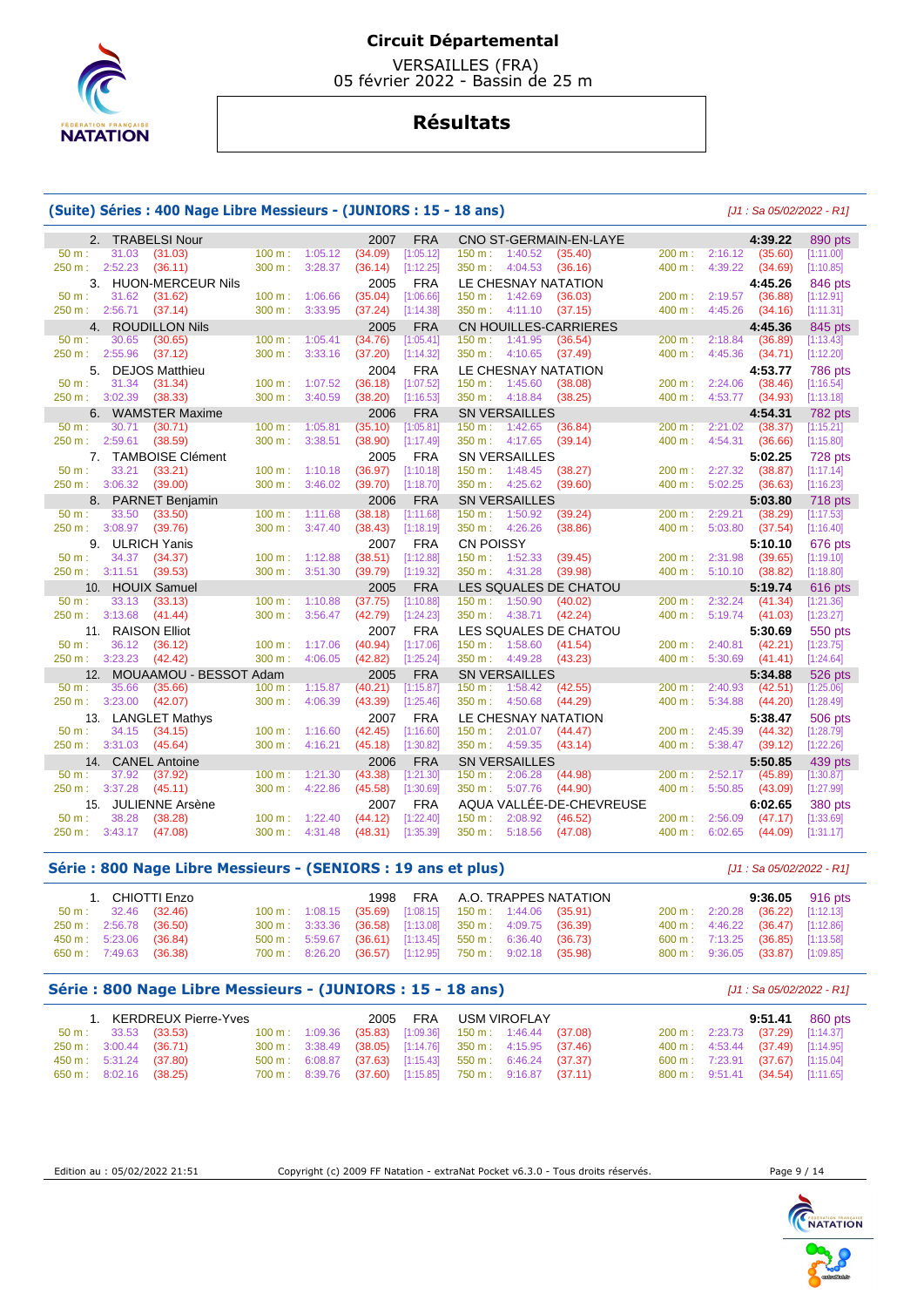

 VERSAILLES (FRA) 05 février 2022 - Bassin de 25 m

# **Résultats**

## **(Suite) Série : 800 Nage Libre Messieurs - (JUNIORS : 15 - 18 ans)** [J1 : Sa 05/02/2022 - R1]

| 2. HUET Mathis       |                      |           |          | 2007    | <b>FRA</b> |           |          | CNO ST-GERMAIN-EN-LAYE |                   |          | 9:54.75  | 848 pts   |
|----------------------|----------------------|-----------|----------|---------|------------|-----------|----------|------------------------|-------------------|----------|----------|-----------|
| 33.63<br>$50 m$ :    | (33.63)              | 100 m:    | 1:10.86  | (37.23) | [1:10.86]  | 150 m : . | 1:48.28  | (37.42)                | 200 m:            | 2:25.87  | (37.59)  | [1:15.01] |
| 3:03.12<br>250 m:    | (37.25)              | 300 m:    | 3:40.60  | (37.48) | [1:14.73]  | 350 m:    | 4:18.07  | (37.47)                | 400 m:            | 4:55.69  | (37.62)  | [1:15.09] |
|                      |                      |           |          |         |            |           |          |                        |                   |          |          |           |
| 5:33.67<br>450 m:    | (37.98)              | 500 m:    | 6:11.27  | (37.60) | [1:15.58]  | $550 m$ : | 6:49.05  | (37.78)                | 600 m:            | 7:26.53  | (37.48)  | [1:15.26] |
| 650 m:<br>8:03.81    | (37.28)              | 700 m:    | 8:41.10  | (37.29) | [1:14.57]  | 750 m :   | 9:18.24  | (37.14)                | $800 \text{ m}$ : | 9:54.75  | (36.51)  | [1:13.65] |
| 3. SALLOUM Liam      |                      |           |          | 2007    | <b>FRA</b> |           |          | CNO ST-GERMAIN-EN-LAYE |                   |          | 10:28.61 | 732 pts   |
| 34.03<br>50 m:       | (34.03)              | 100 m:    | 1:11.24  | (37.21) | [1:11.24]  | 150 m :   | 1:49.99  | (38.75)                | 200 m:            | 2:29.59  | (39.60)  | [1:18.35] |
| 3:09.02<br>250 m:    | (39.43)              | 300 m:    | 3:49.20  | (40.18) | [1:19.61]  | 350 m:    | 4:29.27  | (40.07)                | 400 m:            | 5:10.04  | (40.77)  | [1:20.84] |
| 450 m:<br>5:49.21    | (39.17)              | 500 m:    | 6:29.38  | (40.17) | [1:19.34]  | 550 m:    | 7:10.04  | (40.66)                | 600 m:            | 7:50.49  | (40.45)  | [1:21.11] |
| 8:30.92<br>650 m:    | (40.43)              | 700 m : . | 9:11.40  | (40.48) | [1:20.91]  | 750 m :   | 9:50.65  | (39.25)                | 800 m:            | 10:28.61 | (37.96)  | [1:17.21] |
|                      | 4. TAVARES Alexandre |           |          | 2007    | <b>FRA</b> |           |          | LES SQUALES DE CHATOU  |                   |          | 11:59.38 | 463 pts   |
| 37.01<br>$50 m$ :    | (37.01)              | 100 m:    | 1:18.70  | (41.69) | [1:18.70]  | 150 m :   | 2:04.35  | (45.65)                | 200 m:            | 2:48.15  | (43.80)  | [1:29.45] |
| 3:33.27<br>$250 m$ : | (45.12)              | 300 m:    | 4:18.59  | (45.32) | [1:30.44]  | $350 m$ : | 5:03.97  | (45.38)                | 400 m:            | 5:50.95  | (46.98)  | [1:32.36] |
| 450 m:<br>6:39.59    | (48.64)              | 500 m:    | 7:27.02  | (47.43) | [1:36.07]  | 550 m:    | 8:13.38  | (46.36)                | 600 m:            | 8:59.56  | (46.18)  | [1:32.54] |
| 9:45.60<br>650 m:    | (46.04)              | 700 m :   | 10:33.09 | (47.49) | [1:33.53]  | 750 m:    | 11:17.47 | (44.38)                | 800 m:            | 11:59.38 | (41.91)  | [1:26.29] |

#### **Séries : 50 Dos Messieurs - (SENIORS : 19 ans et plus)** [J1 : Sa 05/02/2022 - R1]

1. VIAIN Lucas 2001 FRA CN ANDRESY **32.02** 887 pts

### **Séries : 50 Dos Messieurs - (JUNIORS : 15 - 18 ans)** [J1 : Sa 05/02/2022 - R1]

|                     | NEVOT Romain             | 2004 | <b>FRA</b> | A.O. TRAPPES NATATION         | 29.90          | 1001 pts |
|---------------------|--------------------------|------|------------|-------------------------------|----------------|----------|
|                     | <b>HUET Damien</b>       | 2005 | <b>FRA</b> | ASSO NATATION DE SARTROUVILLE |                |          |
|                     |                          |      |            |                               | 31.01          | 940 pts  |
| 3.                  | ASSADI Viam              | 2005 | <b>SWE</b> | AQUACLUB LE PECQ MARLY        | 31.80          | 898 pts  |
| 4.                  | <b>BORDIER Ethan</b>     | 2007 | <b>FRA</b> | ASSO NATATION DE SARTROUVILLE | 33.01          | 836 pts  |
|                     | 5. TOUR Mylan            | 2006 | <b>FRA</b> | <b>CN POISSY</b>              | 33.14          | 829 pts  |
|                     | 6. DEJOS Matthieu        | 2004 | <b>FRA</b> | LE CHESNAY NATATION           | 33.39          | 817 pts  |
|                     | <b>MONTIGNIER Léo</b>    | 2006 | <b>FRA</b> | US CONFLANS-STE-HONORINE      | 34.10          | 782 pts  |
|                     | 8. RAISON Elliot         | 2007 | <b>FRA</b> | LES SQUALES DE CHATOU         | 35.40          | 719 pts  |
| 9.                  | KOSE Teoman              | 2007 | <b>FRA</b> | AQUA VALLÉE-DE-CHEVREUSE      | 35.99          | 692 pts  |
|                     | 10. RETHO Emilien        | 2005 | <b>FRA</b> | <b>CN POISSY</b>              | 36.21          | 682 pts  |
| 11.                 | <b>ADAM Matthias</b>     | 2005 | <b>FRA</b> | LE CHESNAY NATATION           | 36.85          | 653 pts  |
| 12.                 | <b>LEJOT Adrien</b>      | 2004 | <b>FRA</b> | NAUTIC CLUB RAMBOUILLET       | 37.27          | 634 pts  |
| 13.                 | <b>TAVARES Alexandre</b> | 2007 | <b>FRA</b> | LES SQUALES DE CHATOU         | 39.69          | 532 pts  |
| $\qquad \qquad - -$ | <b>GONZALEZ Enzo</b>     | 2004 | <b>FRA</b> | AQUACLUB LE PECQ MARLY        | <b>DNS</b> dec |          |

#### **Séries : 50 Dos Messieurs - (JEUNES : 12 - 14 ans)** [J1 : Sa 05/02/2022 - R1]

| 1. LAURENCE Mathieu  | 2008 | FRA        | LE CHESNAY NATATION      | 39.21 | 551 pts |
|----------------------|------|------------|--------------------------|-------|---------|
| 2. ABRANTES Noah     | 2009 | <b>FRA</b> | AS PORCHEVILLE           | 39.38 | 544 pts |
| 3. LEITE Timothée    | 2008 | <b>FRA</b> | AQUA VALLÉE-DE-CHEVREUSE | 40.67 | 493 pts |
| 4. DARRASPEN Adan    | 2010 | <b>FRA</b> | LES SQUALES DE CHATOU    | 41.40 | 465 pts |
| 5. LEE-BOUHOURS Rémy | 2009 | <b>FRA</b> | AQUA VALLÉE-DE-CHEVREUSE | 41.65 | 456 pts |
| 6. CARPENTIER Hugo   | 2010 | <b>FRA</b> | AS PORCHEVILLE           | 44.13 | 368 pts |
| 7. DIALLO Maxence    | 2008 | <b>FRA</b> | AQUACLUB LE PECQ MARLY   | 48.96 | 223 pts |

#### **Série : 200 Dos Messieurs - (SENIORS : 19 ans et plus)** [J1 : Sa 05/02/2022 - R1]

|                      | 1. CHIOTTI Enzo |  |                                                         |  | 1998 FRA A.O. TRAPPES NATATION |                                  | 2:25.09 896 pts |
|----------------------|-----------------|--|---------------------------------------------------------|--|--------------------------------|----------------------------------|-----------------|
| 50 m : 34.38 (34.38) |                 |  | 100 m: 1:11.65 (37.27) [1:11.65] 150 m: 1:48.84 (37.19) |  |                                | 200 m: 2:25.09 (36.25) [1:13.44] |                 |

# **Série : 200 Dos Messieurs - (JUNIORS : 15 - 18 ans)** [J1 : Sa 05/02/2022 - R1]

| 1. DHAENENS Jules             |  |  | 2006 FRA CN POISSY                                                        |  |                                  | $2:20.73$ 952 pts |
|-------------------------------|--|--|---------------------------------------------------------------------------|--|----------------------------------|-------------------|
| $50 \text{ m}: 32.35 (32.35)$ |  |  | 100 m : 1:07.75 (35.40) [1:07.75] 150 m : 1:44.26 (36.51)                 |  | 200 m: 2:20.73 (36.47) [1:12.98] |                   |
| 2. NEVOT Romain               |  |  | 2004 FRA A.O. TRAPPES NATATION                                            |  |                                  | 2:25.73 888 pts   |
| $50 \text{ m}: 33.87 (33.87)$ |  |  | $100 \text{ m}$ : $1:10.90$ (37.03) $[1:10.90]$ 150 m : $1:48.90$ (38.00) |  | 200 m: 2:25.73 (36.83) [1:14.83] |                   |

| Edition au : 05/02/2022 21:51 |
|-------------------------------|
|-------------------------------|

Edition au : 05/02/2022 21:51 Copyright (c) 2009 FF Natation - extraNat Pocket v6.3.0 - Tous droits réservés. Page 10 / 14

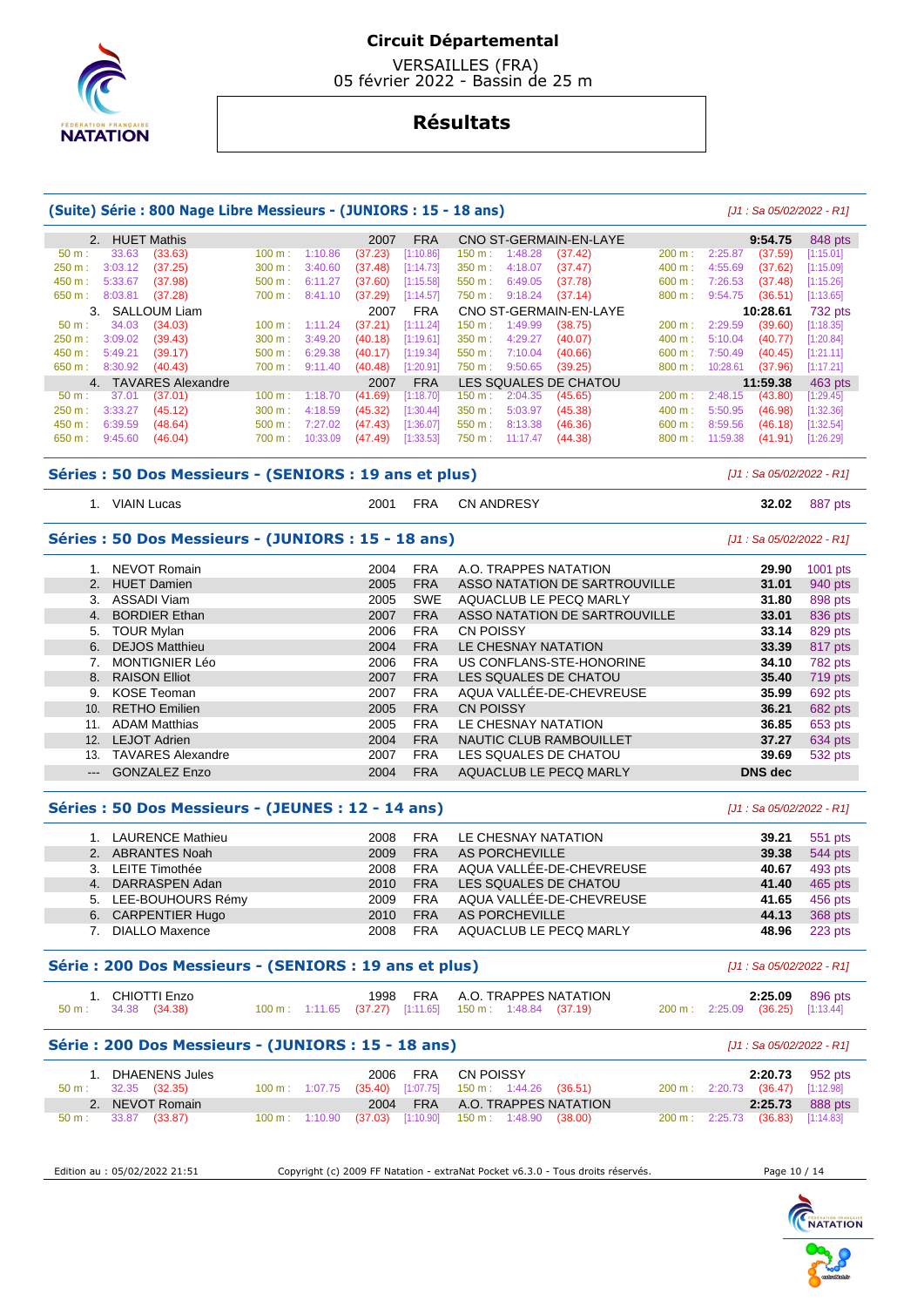

 VERSAILLES (FRA) 05 février 2022 - Bassin de 25 m

# **Résultats**

|                  | (Suite) Série : 200 Dos Messieurs - (JUNIORS : 15 - 18 ans) |                          |                                          |                         |                                            | [J1 : Sa 05/02/2022 - R1]         |                      |
|------------------|-------------------------------------------------------------|--------------------------|------------------------------------------|-------------------------|--------------------------------------------|-----------------------------------|----------------------|
| 50 m:            | 3. LOUNIS Yanis<br>34.58 (34.58)                            |                          | 2006<br>100 m: 1:11.54 (36.96) [1:11.54] | <b>FRA</b>              | <b>CN POISSY</b><br>150 m: 1:49.64 (38.10) | 2:26.28<br>200 m: 2:26.28 (36.64) | 881 pts<br>[1:14.74] |
|                  | 4. KERDREUX Pierre-Yves                                     |                          | 2005                                     | <b>FRA</b>              | <b>USM VIROFLAY</b>                        | 2:32.04                           | 811 pts              |
| 50 m:            | 35.36 (35.36)<br>$100 \text{ m}: 1:14.44$                   |                          | (39.08)                                  | [1:14.44]               | 150 m : 1:53.73 (39.29)                    | 200 m: 2:32.04 (38.31)            | [1:17.60]            |
|                  | Séries : 100 Brasse Messieurs - (SENIORS : 19 ans et plus)  |                          |                                          |                         |                                            | [J1 : Sa 05/02/2022 - R1]         |                      |
| 50 m:            | 1. CETINER Sinan<br>32.21 (32.21)                           |                          | 1996<br>100 m: 1:08.61 (36.40) [1:08.61] | <b>FRA</b>              | CN HOUILLES-CARRIERES                      | 1:08.61 1092 pts                  |                      |
|                  | Séries : 100 Brasse Messieurs - (JUNIORS : 15 - 18 ans)     |                          |                                          |                         |                                            | [J1 : Sa 05/02/2022 - R1]         |                      |
|                  | 1. HUON-MERCEUR Nils                                        |                          | 2005                                     | <b>FRA</b>              | LE CHESNAY NATATION                        | 1:12.64                           | 990 pts              |
| 50 m:            | 34.36 (34.36)                                               |                          | 100 m: 1:12.64 (38.28) [1:12.64]         |                         |                                            |                                   |                      |
|                  | 2. TAN Lisandre                                             |                          | 2007                                     | <b>FRA</b>              | A.O. TRAPPES NATATION                      | 1:13.05                           | 980 pts              |
| 50 m:            | 33.93 (33.93)                                               | 100 m: 1:13.05           | (39.12)                                  | [1:13.05]               |                                            |                                   |                      |
|                  | 3. GOHARD Guillaume                                         |                          | 2005                                     | <b>FRA</b>              | <b>USM VIROFLAY</b>                        | 1:13.93                           | 958 pts              |
| $50 \text{ m}$ : | 34.72 (34.72)                                               | 100 m: 1:13.93           | $(39.21)$ [1:13.93]                      |                         |                                            |                                   |                      |
|                  | 4. HANI Chahine                                             |                          | 2006                                     | <b>FRA</b>              | <b>CSN GUYANCOURT</b>                      | 1:15.17                           | 929 pts              |
| 50 m:            | 35.27 (35.27)                                               | $100 \text{ m}: 1:15.17$ | $(39.90)$ [1:15.17]                      |                         |                                            |                                   |                      |
| 50 m:            | 5. VIRONDAUD Solal<br>36.04 (36.04)                         |                          | 2004<br>100 m: 1:16.83 (40.79) [1:16.83] | <b>FRA</b>              | LE CHESNAY NATATION                        | 1:16.83                           | 889 pts              |
|                  |                                                             |                          |                                          |                         |                                            |                                   |                      |
| 50 m:            | 6. VINATIER Eliott<br>37.73 (37.73)                         | 100 m: 1:18.68           | 2006<br>(40.95)                          | <b>FRA</b><br>[1:18.68] | AQUACLUB LE PECQ MARLY                     | 1:18.68                           | 847 pts              |
|                  |                                                             |                          |                                          |                         |                                            |                                   |                      |
| $50 m$ :         | 7. KERDREUX Pierre-Yves<br>38.19 (38.19)                    |                          | 2005<br>100 m: 1:20.35 (42.16) [1:20.35] | <b>FRA</b>              | <b>USM VIROFLAY</b>                        | 1:20.35                           | 809 pts              |
|                  |                                                             |                          |                                          |                         |                                            |                                   |                      |
| 50 m:            | 8. MERY Clément<br>40.77 (40.77)                            |                          | 2004<br>100 m: 1:24.14 (43.37) [1:24.14] | <b>FRA</b>              | <b>CN POISSY</b>                           | 1:24.14                           | 727 pts              |
|                  | 9. VONDANDAMO Ismaël                                        |                          | 2006                                     | <b>FRA</b>              | AQUA VALLÉE-DE-CHEVREUSE                   | 1:26.01                           |                      |
| 50 m:            | 39.47 (39.47)                                               | 100 m: 1:26.01           | $(46.54)$ [1:26.01]                      |                         |                                            |                                   | 688 pts              |
|                  |                                                             |                          |                                          |                         |                                            |                                   |                      |
| 50 m:            | 10. VIOLETTE Gabriel<br>41.65 (41.65)                       | $100 \text{ m}: 1:28.11$ | 2006<br>(46.46)                          | <b>FRA</b><br>[1:28.11] | <b>CN HOUILLES-CARRIERES</b>               | 1:28.11                           | 645 pts              |
|                  | 11. ASKRI Yacine                                            |                          |                                          |                         |                                            |                                   |                      |
| 50 m:            | 42.43 (42.43)                                               |                          | 2006<br>100 m: 1:29.67 (47.24) [1:29.67] | <b>FRA</b>              | <b>SN VERSAILLES</b>                       | 1:29.67                           | 615 pts              |
|                  | 12. GUILLAUMIN - MEUNIER Sullivan                           |                          | 2007                                     | <b>FRA</b>              | LES SQUALES DE CHATOU                      | 1:34.23                           |                      |
| $50 \text{ m}$ : | 44.49 (44.49)                                               | $100 m$ : 1:34.23        | (49.74)                                  | [1:34.23]               |                                            |                                   | 529 pts              |
|                  | 13. MAURISSET Côme                                          |                          | 2005                                     | <b>FRA</b>              | LE CHESNAY NATATION                        | 1:36.60                           |                      |
| 50 m:            | 44.72 (44.72)                                               |                          | 100 m: 1:36.60 (51.88) [1:36.60]         |                         |                                            |                                   | 488 pts              |

#### **Série : 200 Brasse Messieurs - (JUNIORS : 15 - 18 ans)** [J1 : Sa 05/02/2022 - R1]

| 1. TOUR Mylan<br>(35.34)<br>35.34<br>$50 m$ : | $100 \text{ m}$ :<br>1:16.06 | <b>FRA</b><br>2006<br>[1:16.06]<br>(40.72) | CN POISSY<br>150 m: 1:57.78<br>(41.72) | 2:40.42<br>(42.64)<br>2:40.42<br>$200 \text{ m}$ : | 917 pts<br>[1:24.36] |
|-----------------------------------------------|------------------------------|--------------------------------------------|----------------------------------------|----------------------------------------------------|----------------------|
| 2. TAN Lisandre                               |                              | <b>FRA</b><br>2007                         | A.O. TRAPPES NATATION                  | 2:44.07                                            | 874 pts              |
| 36.73<br>(36.73)<br>$50 \text{ m}$ :          | $100 \text{ m}$ :<br>1:17.96 | [1:17.96]<br>(41.23)                       | $150 \text{ m}: 2:00.60$<br>(42.64)    | (43.47)<br>$200 \text{ m}$ :<br>2:44.07            | [1:26.11]            |
| 3. FREITAS Luka                               |                              | <b>FRA</b><br>2007                         | AQUACLUB LE PECQ MARLY                 | 3:02.08                                            | 679 pts              |
| 40.37<br>(40.37)<br>$50 m$ :                  | $100 \text{ m}$ :<br>1:25.65 | [1:25.65]<br>(45.28)                       | 150 m: 2:14.02<br>(48.37)              | (48.06)<br>200 m:<br>3:02.08                       | [1:36.43]            |
| 4. VIOLETTE Gabriel                           |                              | <b>FRA</b><br>2006                         | CN HOUILLES-CARRIERES                  | 3:08.20                                            | 619 pts              |
| 42.57<br>(42.57)<br>$50 m$ :                  | 1:30.26<br>$100 \text{ m}$ : | [1:30.26]<br>(47.69)                       | 150 m: 2:20.78<br>(50.52)              | (47.42)<br>3:08.20<br>200 m:                       | [1:37.94]            |
| --- GONZALEZ Enzo                             |                              | <b>FRA</b><br>2004                         | AQUACLUB LE PECQ MARLY                 | DNS dec                                            |                      |

# **Séries : 50 Papillon Messieurs - (SENIORS : 19 ans et plus)** [J1 : Sa 05/02/2022 - R1]

| 1. HARDOUIN Romin | 2001 | FRA CNO ST-GERMAIN-EN-LAYE     |       | <b>26.90</b> 1093 pts |
|-------------------|------|--------------------------------|-------|-----------------------|
| 2. HAVARD Tristan |      | 2001 FRA CSN GUYANCOURT        |       | <b>27.46</b> 1056 pts |
| 3. CETINER Sinan  |      | 1996 FRA CN HOUILLES-CARRIERES |       | <b>27.63</b> 1045 pts |
| 4. VIAIN Lucas    |      | 2001 FRA CN ANDRESY            | 31.96 | 785 pts               |

Edition au : 05/02/2022 21:51 Copyright (c) 2009 FF Natation - extraNat Pocket v6.3.0 - Tous droits réservés. Page 11 / 14

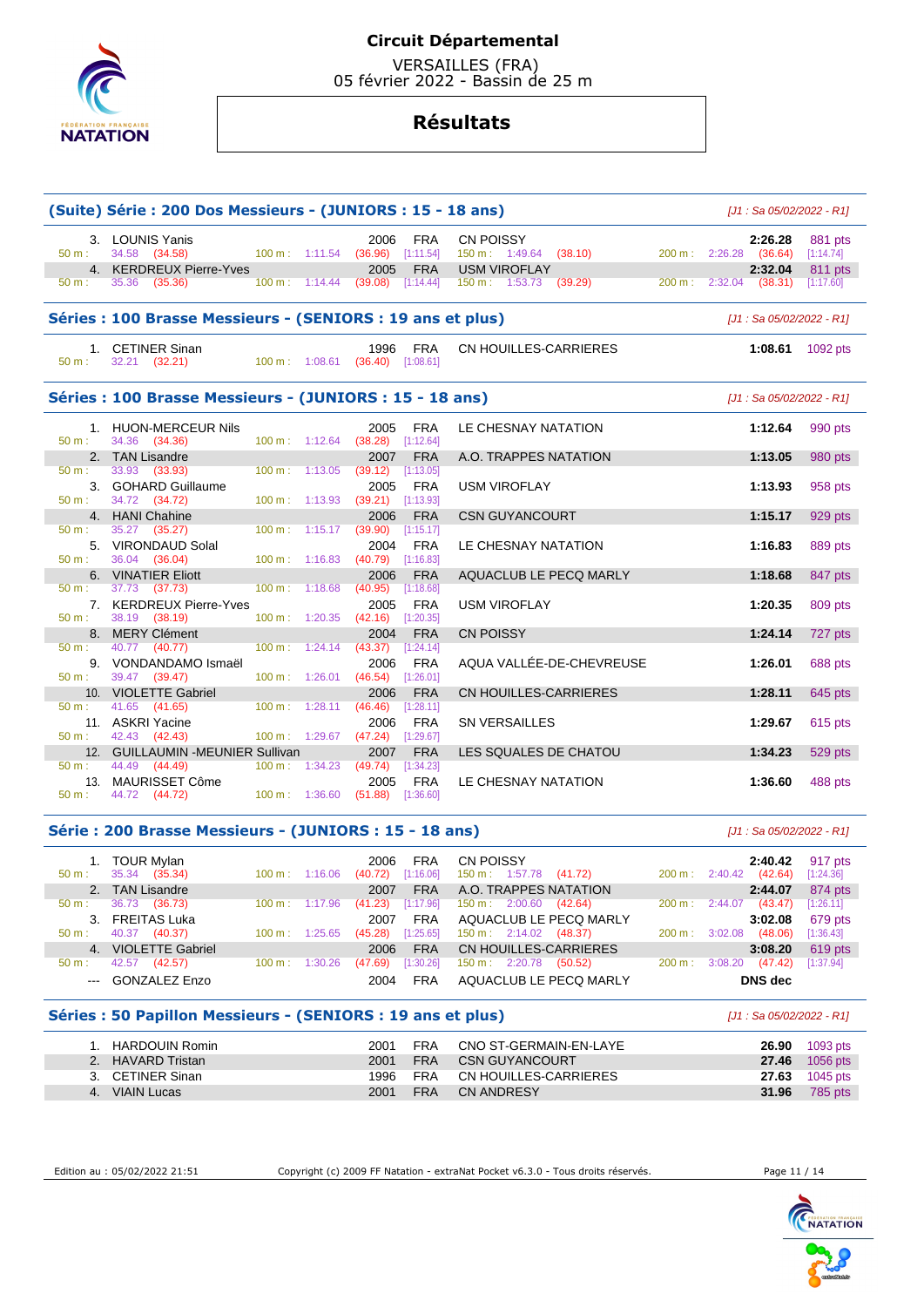

 VERSAILLES (FRA) 05 février 2022 - Bassin de 25 m

# **Résultats**

### **Séries : 50 Papillon Messieurs - (JUNIORS : 15 - 18 ans)** [J1 : Sa 05/02/2022 - R1]

|                         | 1. HUON-MERCEUR Nils          | 2005 | <b>FRA</b> | LE CHESNAY NATATION           | 27.91          | 1027 pts |
|-------------------------|-------------------------------|------|------------|-------------------------------|----------------|----------|
|                         | 2. ANNE Augustin              | 2005 | <b>FRA</b> | <b>SN VERSAILLES</b>          | 28.02          | 1020 pts |
| 3.                      | TAN Lisandre                  | 2007 | <b>FRA</b> | A.O. TRAPPES NATATION         | 28.36          | 999 pts  |
|                         | 4. ROUDILLON Nils             | 2005 | <b>FRA</b> | CN HOUILLES-CARRIERES         | 28.44          | 994 pts  |
|                         | 5. LOUNIS Yanis               | 2006 | <b>FRA</b> | <b>CN POISSY</b>              | 28.93          | 963 pts  |
|                         | 6. BONGERS Samuel             | 2006 | <b>FRA</b> | AQUACLUB LE PECQ MARLY        | 29.68          | 918 pts  |
|                         | 7. BUSSON Timothée            | 2006 | <b>FRA</b> | <b>CN ANDRESY</b>             | 29.86          | 907 pts  |
|                         | 8. COUNY Alexis               | 2007 | <b>FRA</b> | <b>CN POISSY</b>              | 29.90          | 904 pts  |
|                         | 9. VINATIER Eliott            | 2006 | <b>FRA</b> | AQUACLUB LE PECQ MARLY        | 30.44          | 872 pts  |
|                         | 10. HUET Damien               | 2005 | <b>FRA</b> | ASSO NATATION DE SARTROUVILLE | 30.47          | 871 pts  |
|                         | 11. HIRSELBERGER Antoine      | 2005 | <b>FRA</b> | <b>SN VERSAILLES</b>          | 30.56          | 865 pts  |
|                         | 12. HUET Mathis               | 2007 | <b>FRA</b> | CNO ST-GERMAIN-EN-LAYE        | 31.55          | 808 pts  |
| 13.                     | <b>DEJOS Matthieu</b>         | 2004 | <b>FRA</b> | LE CHESNAY NATATION           | 32.02          | 782 pts  |
|                         | 14. JEANNE Samuel             | 2006 | <b>FRA</b> | <b>CN POISSY</b>              | 32.18          | 773 pts  |
| 15.                     | <b>BOUZIANE Adam</b>          | 2005 | <b>FRA</b> | <b>SN VERSAILLES</b>          | 33.00          | 728 pts  |
|                         | 16. GAUTHIER Maxime           | 2004 | <b>FRA</b> | <b>CN ANDRESY</b>             | 33.38          | 708 pts  |
| 16.                     | <b>GOURMELON Paul</b>         | 2004 | <b>FRA</b> | <b>CN ANDRESY</b>             | 33.38          | 708 pts  |
|                         | 18. MONTIGNIER Léo            | 2006 | <b>FRA</b> | US CONFLANS-STE-HONORINE      | 33.92          | 680 pts  |
| 19.                     | <b>MERY Clément</b>           | 2004 | <b>FRA</b> | <b>CN POISSY</b>              | 33.94          | 679 pts  |
|                         | 20. FREITAS Luka              | 2007 | <b>FRA</b> | AQUACLUB LE PECQ MARLY        | 34.53          | 649 pts  |
| 21.                     | TESSON Célian                 | 2006 | <b>FRA</b> | ASSO NATATION DE SARTROUVILLE | 34.79          | 635 pts  |
|                         | 22. CALMET Pierre             | 2004 | <b>FRA</b> | CN HOUILLES-CARRIERES         | 34.99          | 625 pts  |
| 23.                     | <b>BATTATA Mohamed-Lokman</b> | 2006 | <b>FRA</b> | ASSO NATATION DE SARTROUVILLE | 35.36          | 607 pts  |
|                         | 24. ARHAB Alister             | 2006 | <b>FRA</b> | ASSO NATATION DE SARTROUVILLE | 35.45          | 603 pts  |
| 25.                     | <b>BROCHARD Paul</b>          | 2006 | <b>FRA</b> | <b>SN VERSAILLES</b>          | 35.55          | 598 pts  |
|                         | 26. LANGLET Mathys            | 2007 | <b>FRA</b> | LE CHESNAY NATATION           | 35.61          | 595 pts  |
|                         | 27. FLENDER-EMERY Aaron       | 2007 | <b>FRA</b> | AQUA VALLÉE-DE-CHEVREUSE      | 36.19          | 567 pts  |
|                         | 28. CARTIER Owen              | 2005 | <b>FRA</b> | CN HOUILLES-CARRIERES         | 36.67          | 545 pts  |
| 29.                     | <b>JULIENNE Arsène</b>        | 2007 | <b>FRA</b> | AQUA VALLÉE-DE-CHEVREUSE      | 36.87          | 535 pts  |
|                         | 30. ADAM Matthias             | 2005 | <b>FRA</b> | LE CHESNAY NATATION           | 38.17          | 477 pts  |
|                         | 31. MAURISSET Côme            | 2005 | <b>FRA</b> | LE CHESNAY NATATION           | 38.50          | 463 pts  |
|                         | 32. VONDANDAMO Ismaël         | 2006 | <b>FRA</b> | AQUA VALLÉE-DE-CHEVREUSE      | 39.63          | 416 pts  |
| 33.                     | <b>ANTON Bastien</b>          | 2007 | <b>FRA</b> | CN HOUILLES-CARRIERES         | 39.98          | 402 pts  |
| $\qquad \qquad - -$     | <b>AUBERT Quentin</b>         | 2007 | <b>FRA</b> | CN HOUILLES-CARRIERES         | <b>DSQ</b>     |          |
| ---                     | PARNET Benjamin               | 2006 | <b>FRA</b> | <b>SN VERSAILLES</b>          | <b>DSQ</b>     |          |
| $\qquad \qquad -\qquad$ | <b>GONZALEZ Enzo</b>          | 2004 | <b>FRA</b> | AQUACLUB LE PECQ MARLY        | <b>DNS</b> dec |          |
| $---$                   | <b>OULDCHIKH Aylan</b>        | 2006 | <b>FRA</b> | US CONFLANS-STE-HONORINE      | <b>DNS</b> dec |          |
|                         |                               |      |            |                               |                |          |

### **Séries : 50 Papillon Messieurs - (JEUNES : 12 - 14 ans)** [J1 : Sa 05/02/2022 - R1]

| 1. ROUDILLON Timo   | 2010 | <b>FRA</b> | CN HOUILLES-CARRIERES | 31.87 | 790 pts   |
|---------------------|------|------------|-----------------------|-------|-----------|
| 2. PASTOR Bastien   | 2008 | <b>FRA</b> | LE CHESNAY NATATION   | 36.53 | 551 pts   |
| 3. LAURENCE Mathieu | 2008 | <b>FRA</b> | LE CHESNAY NATATION   | 36.56 | 550 pts   |
| 4. BENACHOUR Riyad  | 2008 | <b>FRA</b> | <b>SN VERSAILLES</b>  | 38.16 | 478 pts   |
| 5. ABRANTES Noah    | 2009 | <b>FRA</b> | AS PORCHEVILLE        | 40.55 | 379 pts   |
| 6. MATTE Raphael    | 2009 | <b>FRA</b> | LES SQUALES DE CHATOU | 40.90 | 366 pts   |
| 7. CARPENTIER Hugo  | 2010 | <b>FRA</b> | AS PORCHEVILLE        | 45.34 | $216$ pts |

### **Séries : 100 4 Nages Messieurs - (SENIORS : 19 ans et plus)** [J1 : Sa 05/02/2022 - R1]

| $50 m$ : | <b>HAVARD Tristan</b><br>$- - -$ | 100 m:            | 1:04.38 | FRA<br>2001<br>[1:04.38]<br>(1:04.38) | <b>CSN GUYANCOURT</b>  | 1:04.38 | 1014 pts |
|----------|----------------------------------|-------------------|---------|---------------------------------------|------------------------|---------|----------|
|          | <b>HARDOUIN Romin</b>            |                   |         | <b>FRA</b><br>2001                    | CNO ST-GERMAIN-EN-LAYE | 1:05.00 | 997 pts  |
| $50 m$ : | $- - -$                          | 100 m:            | 1:05.00 | [1:05.00]<br>(1:05.00)                |                        |         |          |
|          | CHIOTTI Enzo                     |                   |         | <b>FRA</b><br>1998                    | A.O. TRAPPES NATATION  | 1:05.30 | 988 pts  |
| $50 m$ : | $- - -$                          | $100 \text{ m}$ : | 1:05.30 | [1:05.30]<br>(1:05.30)                |                        |         |          |
| 4.       | <b>CETINER Sinan</b>             |                   |         | <b>FRA</b><br>1996                    | CN HOUILLES-CARRIERES  | 1:05.64 | 979 pts  |
| $50 m$ : | $- - -$                          | 100 m:            | 1:05.64 | [1:05.64]<br>(1:05.64)                |                        |         |          |

Edition au : 05/02/2022 21:51 Copyright (c) 2009 FF Natation - extraNat Pocket v6.3.0 - Tous droits réservés. Page 12 / 14

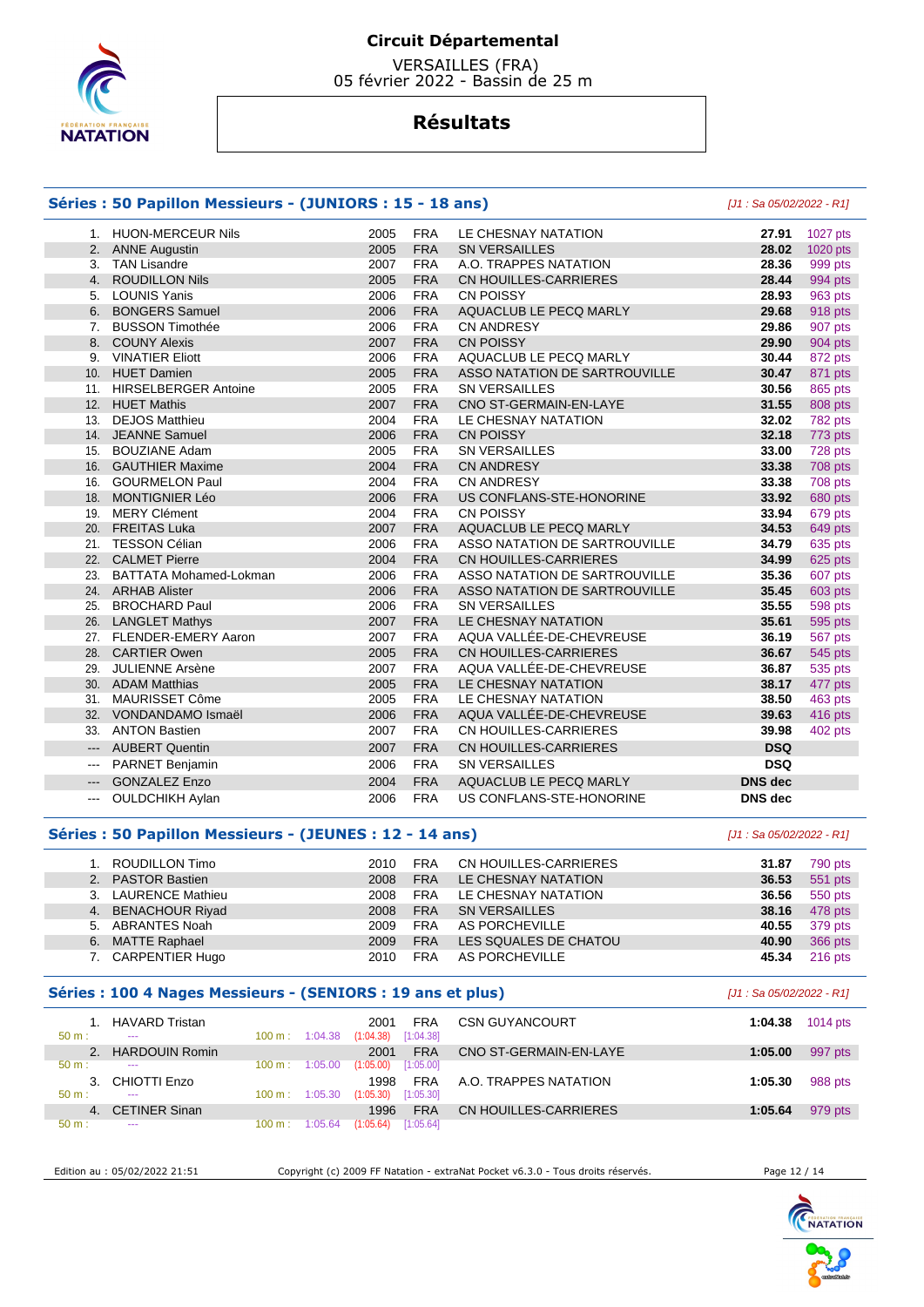

 VERSAILLES (FRA) 05 février 2022 - Bassin de 25 m

# **Résultats**

|                                                                                                                                                                                                                                                                                                                                                                                                                                                                            | Séries : 100 4 Nages Messieurs - (JUNIORS : 15 - 18 ans) |                          |                          |                                                             |                           |                               | $[J1: Sa 05/02/2022 - R1]$ |          |
|----------------------------------------------------------------------------------------------------------------------------------------------------------------------------------------------------------------------------------------------------------------------------------------------------------------------------------------------------------------------------------------------------------------------------------------------------------------------------|----------------------------------------------------------|--------------------------|--------------------------|-------------------------------------------------------------|---------------------------|-------------------------------|----------------------------|----------|
| 50 m:                                                                                                                                                                                                                                                                                                                                                                                                                                                                      | 1. TOUR Mylan                                            |                          |                          | 2006<br>100 m: 1:04.81 (1:04.81) [1:04.81]                  | FRA                       | CN POISSY                     | 1:04.81                    | 1002 pts |
| 50 m:                                                                                                                                                                                                                                                                                                                                                                                                                                                                      | 2. HANI Chahine                                          | $100 \text{ m}$ :        | 1:06.18                  | 2006<br>(1:06.18)                                           | <b>FRA</b><br>[1:06.18]   | <b>CSN GUYANCOURT</b>         | 1:06.18                    | 964 pts  |
| 50 m:                                                                                                                                                                                                                                                                                                                                                                                                                                                                      | 3. TRABELSI Nour                                         |                          | $100 \text{ m}: 1:06.37$ | 2007<br>$(1:06.37)$ $[1:06.37]$                             | <b>FRA</b>                | CNO ST-GERMAIN-EN-LAYE        | 1:06.37                    | 958 pts  |
|                                                                                                                                                                                                                                                                                                                                                                                                                                                                            | 4. TAN Lisandre                                          |                          |                          | 2007                                                        | <b>FRA</b>                | A.O. TRAPPES NATATION         | 1:08.61                    | 898 pts  |
| 50 m:                                                                                                                                                                                                                                                                                                                                                                                                                                                                      | 5. BUSSON Timothée                                       | 100 m: 1:08.61           |                          | (1:08.61)<br>2006                                           | [1:08.61]<br><b>FRA</b>   | <b>CN ANDRESY</b>             | 1:08.78                    | 893 pts  |
| 50 m:                                                                                                                                                                                                                                                                                                                                                                                                                                                                      | 6. ASSADI Viam                                           | 100 m: 1:08.78           |                          | (1:08.78)<br>2005                                           | [1:08.78]<br><b>SWE</b>   | AQUACLUB LE PECQ MARLY        | 1:10.10                    | 859 pts  |
| 50 m:                                                                                                                                                                                                                                                                                                                                                                                                                                                                      | 7. ROUDILLON Nils                                        |                          |                          | $100 \text{ m}: 1:10.10 (1:10.10)$<br>2005                  | [1:10.10]<br>FRA          | CN HOUILLES-CARRIERES         | 1:10.25                    | 855 pts  |
| 50 m:                                                                                                                                                                                                                                                                                                                                                                                                                                                                      | 8. TAMBOISE Clément                                      |                          |                          | $100 \text{ m}: 1:10.25 (1:10.25)$<br>2005                  | $[1:10.25]$<br><b>FRA</b> | <b>SN VERSAILLES</b>          | 1:10.81                    | 840 pts  |
| 50 m:                                                                                                                                                                                                                                                                                                                                                                                                                                                                      | 9. VINATIER Eliott                                       |                          |                          | $100 \text{ m}: 1:10.81$ $(1:10.81)$ $[1:10.81]$<br>2006    | FRA                       | AQUACLUB LE PECQ MARLY        | 1:10.94                    | 837 pts  |
| 50 m:                                                                                                                                                                                                                                                                                                                                                                                                                                                                      | 10. NEVOT Romain                                         |                          |                          | 100 m: 1:10.94 (1:10.94) [1:10.94]<br>2004                  | <b>FRA</b>                | A.O. TRAPPES NATATION         | 1:12.08                    | 808 pts  |
| 50 m:                                                                                                                                                                                                                                                                                                                                                                                                                                                                      |                                                          | 100 m: 1:12.08           |                          | (1:12.08)                                                   | [1:12.08]                 |                               |                            |          |
| 50 m:                                                                                                                                                                                                                                                                                                                                                                                                                                                                      | 11. BORDIER Ethan                                        | 100 m: 1:13.95           |                          | 2007<br>(1:13.95)                                           | <b>FRA</b><br>[1:13.95]   | ASSO NATATION DE SARTROUVILLE | 1:13.95                    | 761 pts  |
| 50 m:                                                                                                                                                                                                                                                                                                                                                                                                                                                                      | 12. ARHAB Alister                                        |                          |                          | 2006<br>$100 \text{ m}: 1:14.71 (1:14.71)$                  | <b>FRA</b><br>[1:14.71]   | ASSO NATATION DE SARTROUVILLE | 1:14.71                    | 743 pts  |
| 50 m:                                                                                                                                                                                                                                                                                                                                                                                                                                                                      | 13. GAUTHIER Maxime                                      |                          |                          | 2004<br>$100 \text{ m}: 1:17.40$ $(1:17.40)$ $[1:17.40]$    | <b>FRA</b>                | <b>CN ANDRESY</b>             | 1:17.40                    | 679 pts  |
| 50 m:                                                                                                                                                                                                                                                                                                                                                                                                                                                                      | 14. RETHO Emilien                                        |                          |                          | 2005<br>$100 \text{ m}: 1:17.81$ $(1:17.81)$ $[1:17.81]$    | <b>FRA</b>                | <b>CN POISSY</b>              | 1:17.81                    | 669 pts  |
| 50 m:                                                                                                                                                                                                                                                                                                                                                                                                                                                                      | 15. JEANNE Samuel                                        |                          |                          | 2006<br>100 m : 1:18.37 (1:18.37) [1:18.37]                 | FRA                       | CN POISSY                     | 1:18.37                    | 657 pts  |
| 50 m:                                                                                                                                                                                                                                                                                                                                                                                                                                                                      | 16. ULRICH Yanis                                         | $100 \text{ m}: 1:19.10$ |                          | 2007<br>(1:19.10)                                           | <b>FRA</b><br>[1:19.10]   | <b>CN POISSY</b>              | 1:19.10                    | 640 pts  |
| 50 m:                                                                                                                                                                                                                                                                                                                                                                                                                                                                      | 17. KOSE Teoman<br>$\sim$ $\sim$                         | 100 m: 1:19.25           |                          | 2007<br>(1:19.25)                                           | <b>FRA</b><br>[1:19.25]   | AQUA VALLÉE-DE-CHEVREUSE      | 1:19.25                    | 637 pts  |
| 18.<br>50 m:                                                                                                                                                                                                                                                                                                                                                                                                                                                               | <b>CALMET Pierre</b>                                     |                          |                          | 2004<br>$100 \text{ m}: 1:19.67$ $(1:19.67)$                | <b>FRA</b><br>[1:19.67]   | CN HOUILLES-CARRIERES         | 1:19.67                    | 627 pts  |
| 50 m:                                                                                                                                                                                                                                                                                                                                                                                                                                                                      | 19. GOURMELON Paul                                       |                          |                          | 2004<br>$100 \text{ m}$ : $1:20.46$ $(1:20.46)$ $[1:20.46]$ | FRA                       | <b>CN ANDRESY</b>             | 1:20.46                    | 610 pts  |
| 20.<br>50 m:                                                                                                                                                                                                                                                                                                                                                                                                                                                               | <b>VIOLETTE Gabriel</b>                                  | $100 \text{ m}$ :        | 1:20.68                  | 2006<br>(1:20.68)                                           | <b>FRA</b><br>$[1:20.68]$ | CN HOUILLES-CARRIERES         | 1:20.68                    | 605 pts  |
|                                                                                                                                                                                                                                                                                                                                                                                                                                                                            | 21. FLENDER-EMERY Aaron                                  |                          |                          | 2007                                                        | <b>FRA</b>                | AQUA VALLÉE-DE-CHEVREUSE      | 1:21.64                    | 584 pts  |
| 50 m:                                                                                                                                                                                                                                                                                                                                                                                                                                                                      | 22. LEJOT Adrien                                         |                          |                          | 100 m: 1:21.64 (1:21.64) [1:21.64]<br>2004                  | <b>FRA</b>                | NAUTIC CLUB RAMBOUILLET       | 1:22.07                    | 575 pts  |
| 50 m:                                                                                                                                                                                                                                                                                                                                                                                                                                                                      | 23. BATTATA Mohamed-Lokman                               | 100 m: 1:22.07           |                          | (1:22.07)<br>2006                                           | [1:22.07]<br><b>FRA</b>   | ASSO NATATION DE SARTROUVILLE | 1:22.17                    | 573 pts  |
| 50 m:<br>24.                                                                                                                                                                                                                                                                                                                                                                                                                                                               | $\scriptstyle\cdots$<br><b>CARTIER Owen</b>              |                          |                          | $100 \text{ m}: 1:22.17$ $(1:22.17)$ $[1:22.17]$<br>2005    | <b>FRA</b>                | CN HOUILLES-CARRIERES         | 1:23.21                    | 551 pts  |
| 50 m:<br>25.                                                                                                                                                                                                                                                                                                                                                                                                                                                               | <b>BROCHARD Paul</b>                                     | 100 m: 1:23.21           |                          | $(1:23.21)$ $[1:23.21]$<br>2006                             | <b>FRA</b>                | SN VERSAILLES                 | 1:24.38                    | 527 pts  |
| 50 m:<br>26.                                                                                                                                                                                                                                                                                                                                                                                                                                                               | <b>VONDANDAMO Ismaël</b>                                 | $100 \text{ m}: 1:24.38$ |                          | (1:24.38)<br>2006                                           | [1:24.38]<br><b>FRA</b>   | AQUA VALLÉE-DE-CHEVREUSE      | 1:24.99                    | 514 pts  |
| 50 m:<br>27.                                                                                                                                                                                                                                                                                                                                                                                                                                                               | <b>JULIENNE Arsène</b>                                   | $100 \text{ m}$ :        | 1:24.99                  | (1:24.99)<br>2007                                           | [1:24.99]<br>FRA          | AQUA VALLÉE-DE-CHEVREUSE      | 1:26.62                    | 482 pts  |
| 50 m:<br>28.                                                                                                                                                                                                                                                                                                                                                                                                                                                               | <b>ANTON Bastien</b>                                     | 100 m: 1:26.62           |                          | $(1:26.62)$ $[1:26.62]$<br>2007                             | <b>FRA</b>                | CN HOUILLES-CARRIERES         | 1:27.39                    | 467 pts  |
| 50 m:<br>29.                                                                                                                                                                                                                                                                                                                                                                                                                                                               | <b>AUBERT Quentin</b>                                    | $100 \text{ m}: 1:27.39$ |                          | (1:27.39)<br>2007                                           | [1:27.39]<br><b>FRA</b>   | CN HOUILLES-CARRIERES         | 1:34.13                    | 347 pts  |
| 50 m:<br>$---$                                                                                                                                                                                                                                                                                                                                                                                                                                                             | <b>MONTIGNIER Léo</b>                                    | 100 m: 1:34.13           |                          | (1:34.13)<br>2006                                           | [1:34.13]<br><b>FRA</b>   | US CONFLANS-STE-HONORINE      | <b>DSQ</b>                 |          |
| ---                                                                                                                                                                                                                                                                                                                                                                                                                                                                        | <b>ESTEVES Ruven</b>                                     |                          |                          | 2007                                                        | <b>FRA</b>                | AQUACLUB LE PECQ MARLY        | <b>DNS</b> dec             |          |
| $\frac{1}{2} \left( \frac{1}{2} \right) \left( \frac{1}{2} \right) \left( \frac{1}{2} \right) \left( \frac{1}{2} \right) \left( \frac{1}{2} \right) \left( \frac{1}{2} \right) \left( \frac{1}{2} \right) \left( \frac{1}{2} \right) \left( \frac{1}{2} \right) \left( \frac{1}{2} \right) \left( \frac{1}{2} \right) \left( \frac{1}{2} \right) \left( \frac{1}{2} \right) \left( \frac{1}{2} \right) \left( \frac{1}{2} \right) \left( \frac{1}{2} \right) \left( \frac$ | <b>GONZALEZ Enzo</b>                                     |                          |                          | 2004                                                        | <b>FRA</b>                | AQUACLUB LE PECQ MARLY        | <b>DNS</b> dec             |          |

Edition au : 05/02/2022 21:51 Copyright (c) 2009 FF Natation - extraNat Pocket v6.3.0 - Tous droits réservés. Page 13 / 14